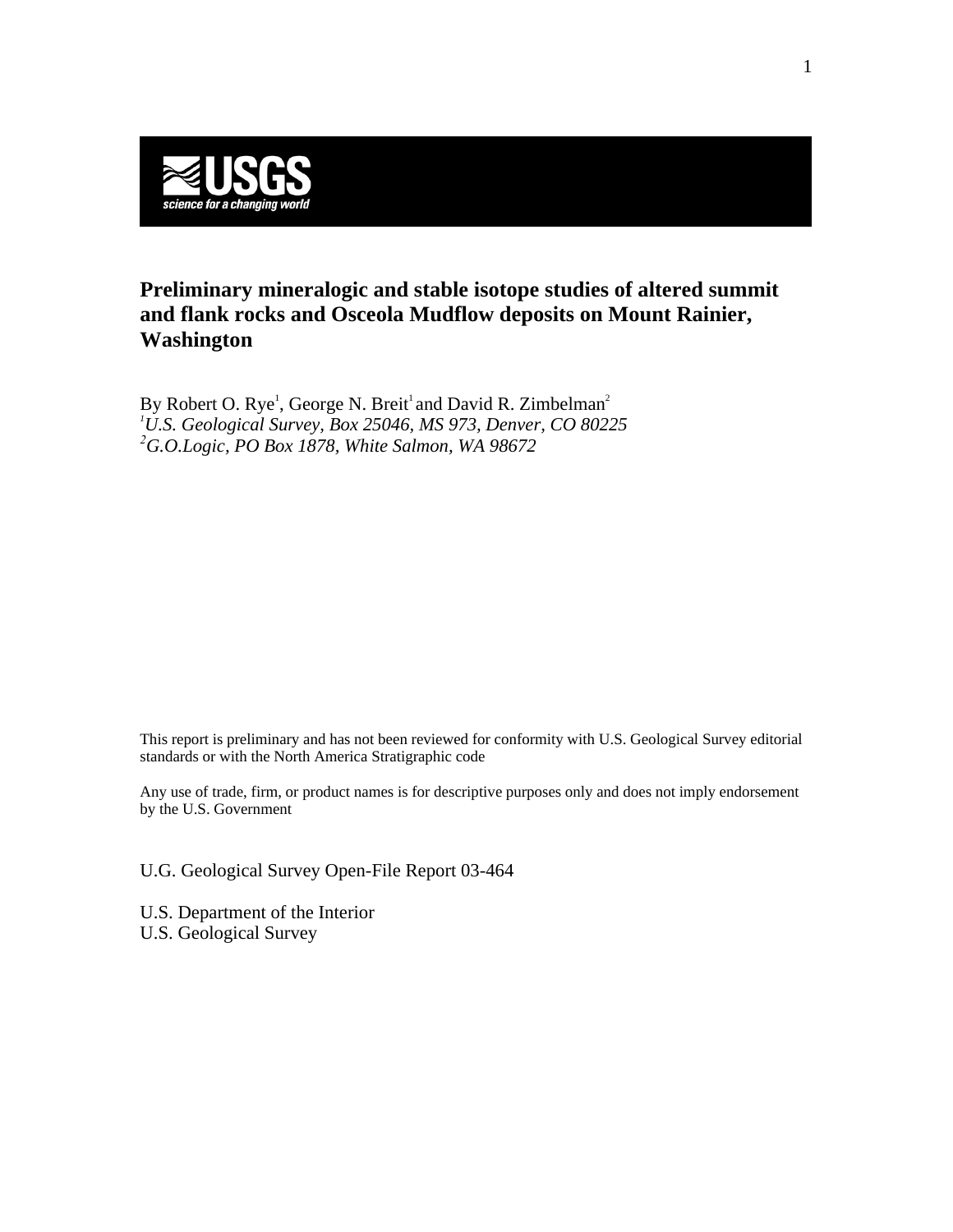## **Abstract**

About 5600 years ago part of Mount Rainier's edifice collapsed with the resultant Osceola Mudflow traveling more than  $120 \text{ km}$  and covering an area of at least  $505 \text{ km}^2$ . Mineralogic and stable isotope studies were conducted on altered rocks from outcrops near the summit and east flank of the volcano and samples of clasts and matrix from the Osceola Mudflow. Results of these analyses are used to constrain processes responsible for pre-collapse alteration and provide insight into the role of alteration in edifice instability prior to the Osceola collapse event.

Jarosite, pyrite, alunite, and kaolinite occur in hydrothermally altered rock exposed in summit scarps formed by edifice collapse events and in altered rock within the east-west structural zone (EWSZ) of the volcano's east flank. Deposits of the Osceola Mudflow contain clasts of variably altered and unaltered andesite within a clay-rich matrix. Minerals detected in samples from the edifice are also present in many of the clasts. The matrix includes abundant smectite, kaolinite and variably abundant jarosite.

hydrothermal pyrite and possible oxidation of H<sub>2</sub>S to the parent aqueous sulfate. The  $\delta^{18}O_{s04}$  values of jarosite are the lowest recorded for the mineral, consistent with a Hydrothermal fluid compositions calculated from hydrogen and oxygen isotope data of alunite, and smectite on Mount Rainier reflect mixing of magmatic and meteoric waters. The range in the δD values of modern meteoric water on the volcano (-85 to 155‰) reflect the influence of elevation on the  $\delta$ D of precipitation. The  $\delta^{34}$ S and  $\delta^{18}O_{\rm SO4}$ values of alunite, gypsum and jarosite are distinct but together range from 1.7 to 17.6‰ and -12.3 to 15.0‰, respectively; both parameters increase from jarosite to gypsum to alunite. The variations in sulfur isotope composition are attributed to the varying contributions of disproportionation of magmatic  $SO_2$ , the supergene oxidation of supergene origin.

The mineralogy and isotope composition of alteration minerals define two and possibly three environments of alteration. At deeper levels magmatic vapor,  $H.S. SO<sub>2</sub>$ and other gases from venting magmas migrated upward and condensed into the meteoric water. Disproportionation of SO<sub>2</sub> into aqueous sulfate and H<sub>2</sub>S resulted in acid-sulfate (alunite  $+$  kaolinite  $+$  pyrite) and related argillic and propylitic alteration envelopes in a *magmatic hydrothermal* environment. At shallow levels H<sub>2</sub>S reacted with andesite to form pyrite that is associated with smectite along fractures on both the flanks and upper edifice. It is not clear to what extent  $H_2S$  was oxidized by atmospheric  $O_2$  to form aqueous sulfate in a *steam-heated* environment. Near the ground surface, pyrite is oxidized by atmospheric oxygen resulting in soluble iron- and aluminumhydroxysulfates. These supergene hydroxysulfates, which may also form around fumaroles from the oxidation of H,S, are subject to continuous solution and redeposition.

#### **Introduction**

In 1985, Nevado del Ruiz volcano (Colombia) had a very small eruption near its summit. This eruption triggered a mudflow that resulted in more than 22,000 deaths (Lopez and Williams, 1993; Voight, 1990; 1996). More recently, a relatively small portion of Casita volcano (Nicaragua) suddenly collapsed along an area of hydrothermally altered rock, leading to the largest single cause of death during 1998's Hurricane Mitch (van Wyk de Vries and others, 2000; Sheridan and others, 1999). The realization that catastrophic edifice collapse can occur without an attendant eruption coupled with the knowledge that edifice collapse at some volcanoes is directly related to hydrothermal alteration emphasizes the need for increased understanding of the geologic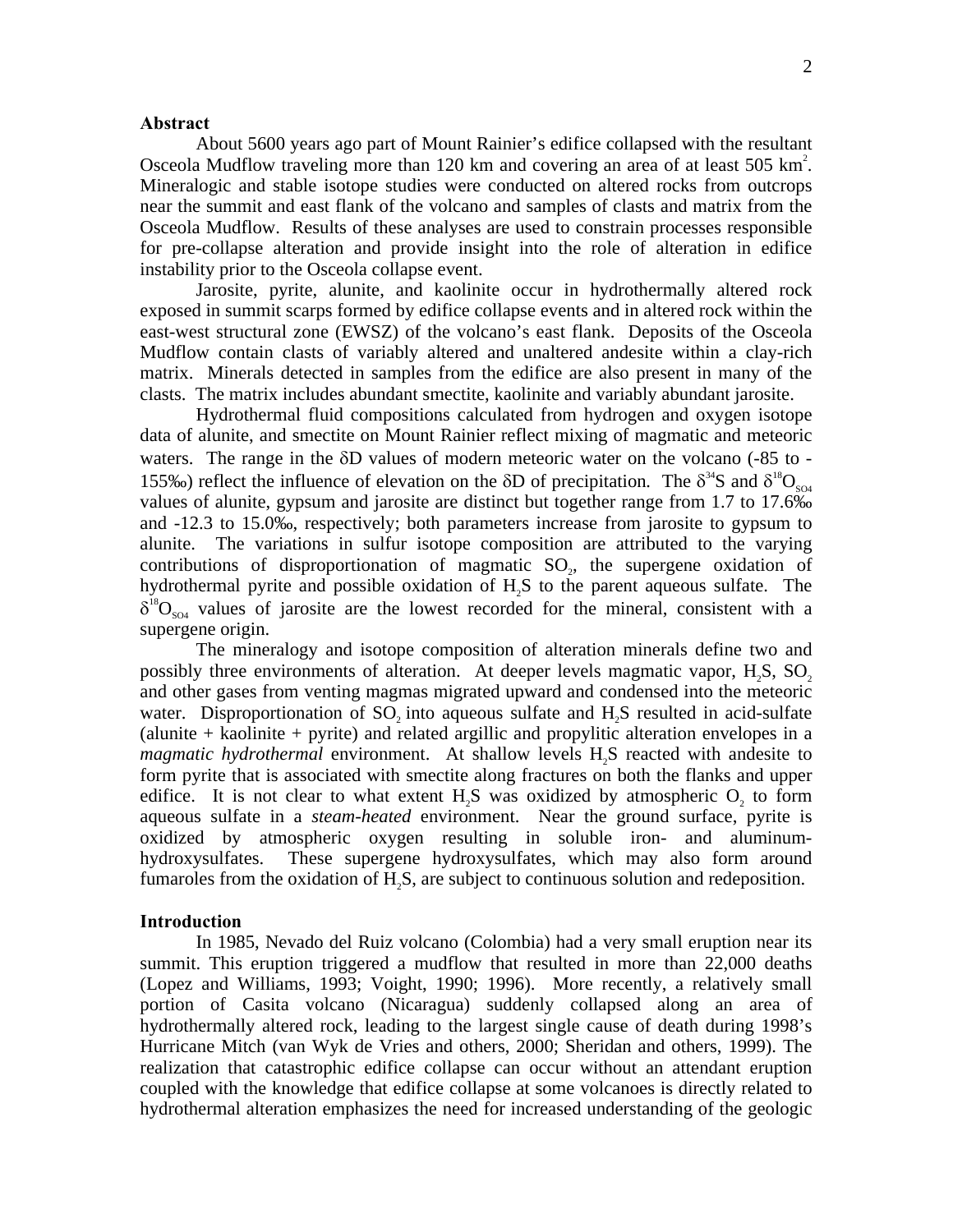and geochemical causes of alteration at volcanoes. This realization has become especially evident at Mount Rainier, where frequent and far-reaching debris flows and debris avalanches constitute the greatest volcanic hazard in the Cascade Range (Figure 1, Crandell and Mullineaux, 1967; Hoblitt and others, 1998). Because of these hazards, Mount Rainier was designated a Decade Volcano and a science plan for its study was issued by the U.S. National Research Council (1994) in conjunction with the United Nations International Decade for Natural Disaster Reduction (UN Resolution 42/169/1987).



Figure 1. Index location map of Mount Rainier (gray) and surrounding communities.

For more than 100 years, geologists have noted that Mount Rainier must have been much higher in its geologically recent past (Russell, 1898). Massive collapse of this former summit material transformed into the Osceola Mudflow and Paradise Lahar about 5600 years before present (Crandell and Waldron, 1956; Crandell, 1963; Crandell, 1971). The Osceola is one of the largest ( $> 3.8 \text{ km}^3$ ) and farthest traveled ( $> 120 \text{ km}$ ) mudflows in the world (Crandell and Waldron, 1956; Crandell and Mullineaux, 1967; Crandell, 1973; Dragovich and others, 1994; Vallance and Scott, 1997). The mudflow filled valleys of the White River system north and northeast of the volcano to depths of more than 100 m before spreading into the Puget Lowland where it covered an area of at least 505  $km^2$ , including sites now occupied by towns such as Orting, Sumner, Puyallup, Fife, Auburn, Kent, Enumclaw, and Buckley (Crandell, 1963; Crandell, 1971; Dragovich and others, 1994). The Osceola is one of at least six lahars that have been documented to have traveled from Mount Rainier into the Puget Lowlands in the past 6800 years (Scott and others, 1995). In this paper the mineralogy and stable isotope geochemistry of alteration minerals in the matrix and small clasts of some of the Osceola Mudflow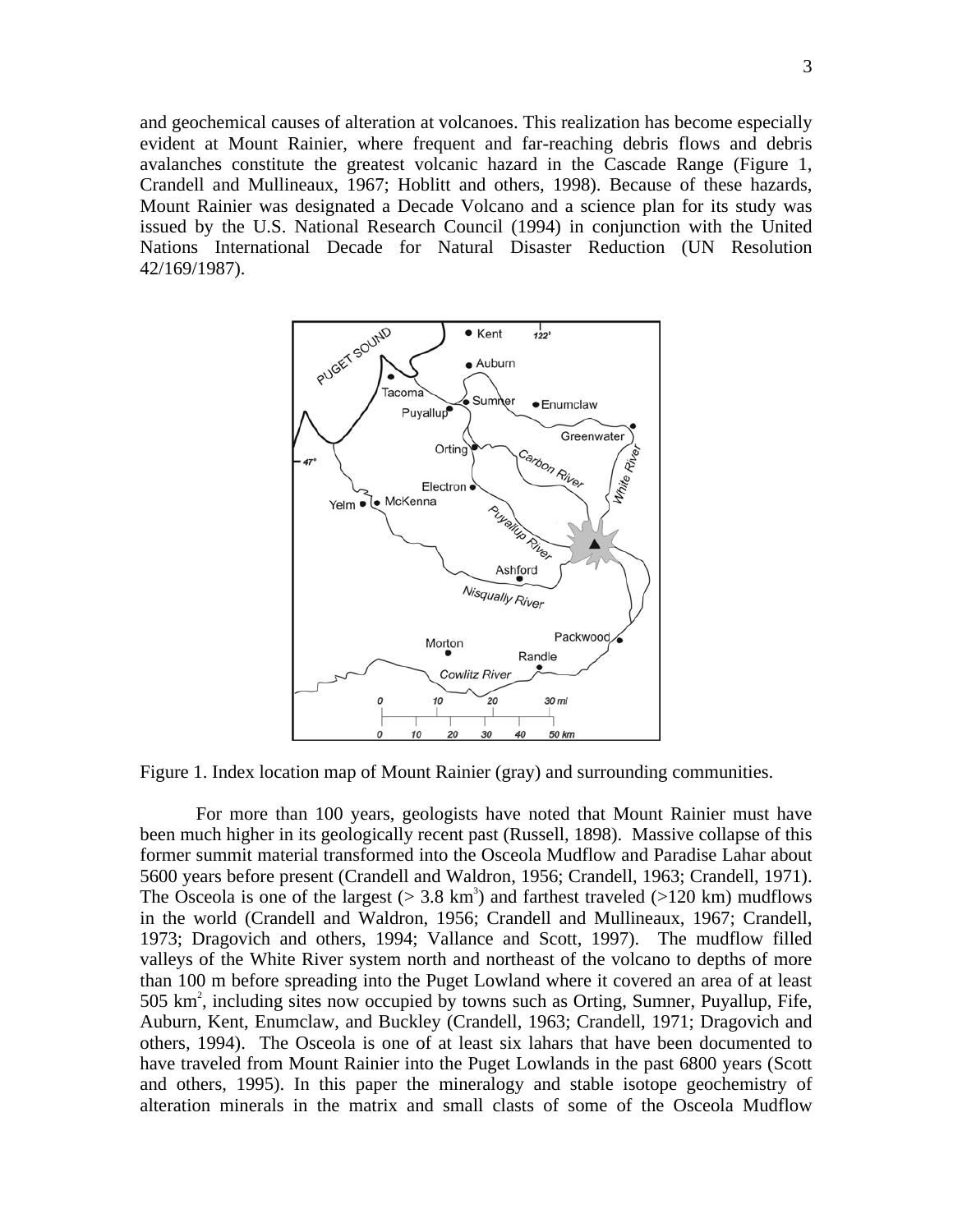deposits are compared with alteration minerals remaining on the flanks and summit of the present volcanic edifice. These observations are used to make preliminary reconstruction of the hydrothermal environments and conditions that produced the alteration of the edifice prior to collapse.

# **Geologic framework**

Detailed geologic mapping and radiometric age dating indicate that the present Quaternary edifice of Mount Rainier began to form on Tertiary bedrock at about 500 ka (Sisson and Lanphere, 1999). Edifice construction occurred during two extended periods of magmatic activity, each lasting about 100 kyr, between about 500 and 420 ka and 280 and 180 ka (Sisson and Lanphere, 1999). Most units were deposited as flows, either massive or brecciated, with occasional interbedded tephra layers and most units were erupted from the same central vent occupied by the present summit cone, which is currently covered by an extensive glacial mantle. Unaltered Mount Rainier lavas are mostly geochemically uniform, plagioclase-phyric, two-pyroxene, magnetite-bearing andesites (Coombs, 1936; Fiske and others, 1963).

Mount Rainier's summit cone represents partial rebuilding of a formerly higher summit that was present prior to collapse and onset of the Osceola Mudflow (Crandell, 1976). The current cone is at least 300 m high, 2 km wide, and consists of two overlapping craters, aligned east-west. Both craters are snow-free along their rims and flanks, contain caves beneath their central ice caps, and are hydrothermally altered. The alteration of these cones has been described in Zimbelman and others (2000). The snowfree zones and snow caves are related to active fumaroles. Some of the fumaroles attain near-boiling-point temperatures and show large spikes of  $CO_2$  and traces of  $H_2S$  but no  $SO<sub>2</sub>(Zimbelman and others, 2000)$ . The large amounts of  $CO<sub>2</sub>$  indicate the gas chemistry of the fumaroles is influenced by mild degassing of the underlying magma (Zimbelman and others, 2000).

Below the summit cone, scarps formed by the Osceola collapse are exposed in only a few places, including Liberty Cap, Russell Cliffs, and Gibraltar Rock*.* In other areas, glaciers, post-collapse lava flows, or the post-collapse summit cone cover the Osceola scarp. Accessible summit scarps, such as Sunset Amphitheater, that are related to later collapse events, contain alteration minerals that can be considered to be representative of the type of alteration present on the summit prior to the Osceola collapse (e.g., Crandell, 1971; Scott and others, 1995).

The east flank of the volcano was partially denuded during the Osceola collapse event and has subsequently been partially covered by glaciers and post-Osceola volcanic flows and deposits. Where the Osceola collapse surface is exposed, two types of alteration are recognized: (1) widespread oxidation, silicification and argillization of thick block-and-ash flow units, and (2) more localized, acid-sulfate, advanced argillic, and argillic alteration of the block-and-ash flow and other units adjacent to dikes and fractures. The former has not been studied but is believed to be related to interactions of cooling volcanic units with ambient ground water and volcanic gases shortly after emplacement. The latter alteration is a result of episodic processes that began with the introduction of H<sub>2</sub>S-rich volcanic gases along fractures during magma-degassing episodes.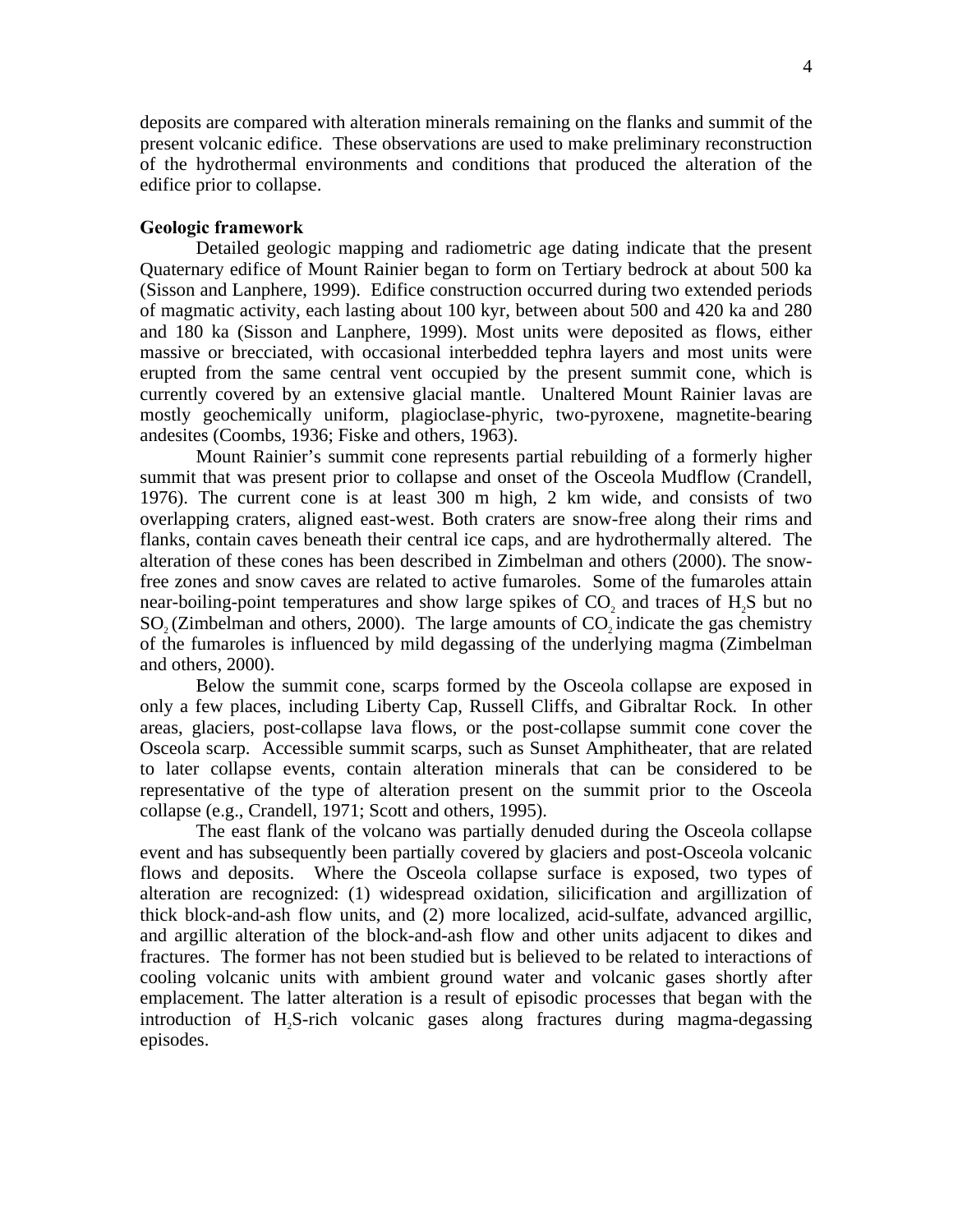# **Methods**

# *Sampling*

The locations of samples from the summit scarps, flanks and Osceola mudflow are shown in Figure 2. Samples representative of alteration near the summit of Mount Rainier were collected at Sunset Amphitheater and Liberty Cap. Alteration on the eastern flanks of the volcano was represented by samples collected at Glacier Basin and Little Tahoma Peak. The Osceola deposits were sampled at four sites described by Crandell (1969; 1971) and Pringle and others (1994). In the area of the Osceola source material, samples 9822, 9823, 9827, and 9828 are from thin veneers (few cm thick) of the mudflow preserved along ridge tops in the Steamboat Prow and Glacier Basin areas. Seven kilometers downstream samples 9806 to 9819 were spaced at approximately 5 m vertical intervals, from bottom to top, through a relatively thick stratigraphic section  $(> 20 \text{ m})$ deposited in the Inter Fork drainage upstream of the White River Campground. The sampled outcrop is steep and some of samples, particularly those near the base, may represent slough. Distal samples 9801, 9802, and 9803 were collected 25 km downstream from the source in a gravel pit near The Dalles campground along the White River.

# *Mineralogy*

The mineralogy of altered rocks from the edifice and Osceola is summarized in Table 1. Most alteration phases are very fine grained and identification was by X-ray diffraction (XRD) analyses of bulk rock and mineral separates. Clay sized material separated from some samples was used to prepare oriented mounts that were analyzed by XRD as air-dried, saturated with ethylene glycol, and after heating at 550° C for one hour. A scanning electron microscopy (SEM) equipped with an energy dispersive x-ray spectrometer provided information on the chemical composition of some alteration phases.

### *Stable Isotopes*

Sulfur, oxygen, and hydrogen isotope data were obtained by standard techniques using both conventional and continuous flow mass spectrometer systems. Stable isotope data for minerals from altered rocks on a summit scarp (Sunset Amphitheater), an old erosion surface (Steamboat Prow), east flank (Glacier Basin), and the three sites containing the Osceola Mudflow are summarized in Table 2 and Figures 3-5. Alunite and jarosite were largely separated and processed according to techniques described in Wasserman and others (1992). Sulfate in jarosite from the matrix of the Osceola mudflow was also extracted by first removing soluble sulfates with water and then heating the matrix in  $2 \text{ N}$  Na<sub>2</sub>CO<sub>3</sub> overnight. This extraction precipitates the iron as ferric hydroxide and leaves sulfate in solution which was titrated to pH 3.5 and sulfate was precipitated by adding a barium chloride solution. Soluble sulfates were water leached and precipitated as  $BaSO<sub>4</sub>$  with barium chloride. The isotopic composition of water in smectite-forming fluids were calculated from  $\delta D$  and  $\delta^{18}O$  data on smectite assuming a formation temperature of 100-175°C and the equations of Gilg and Sheppard,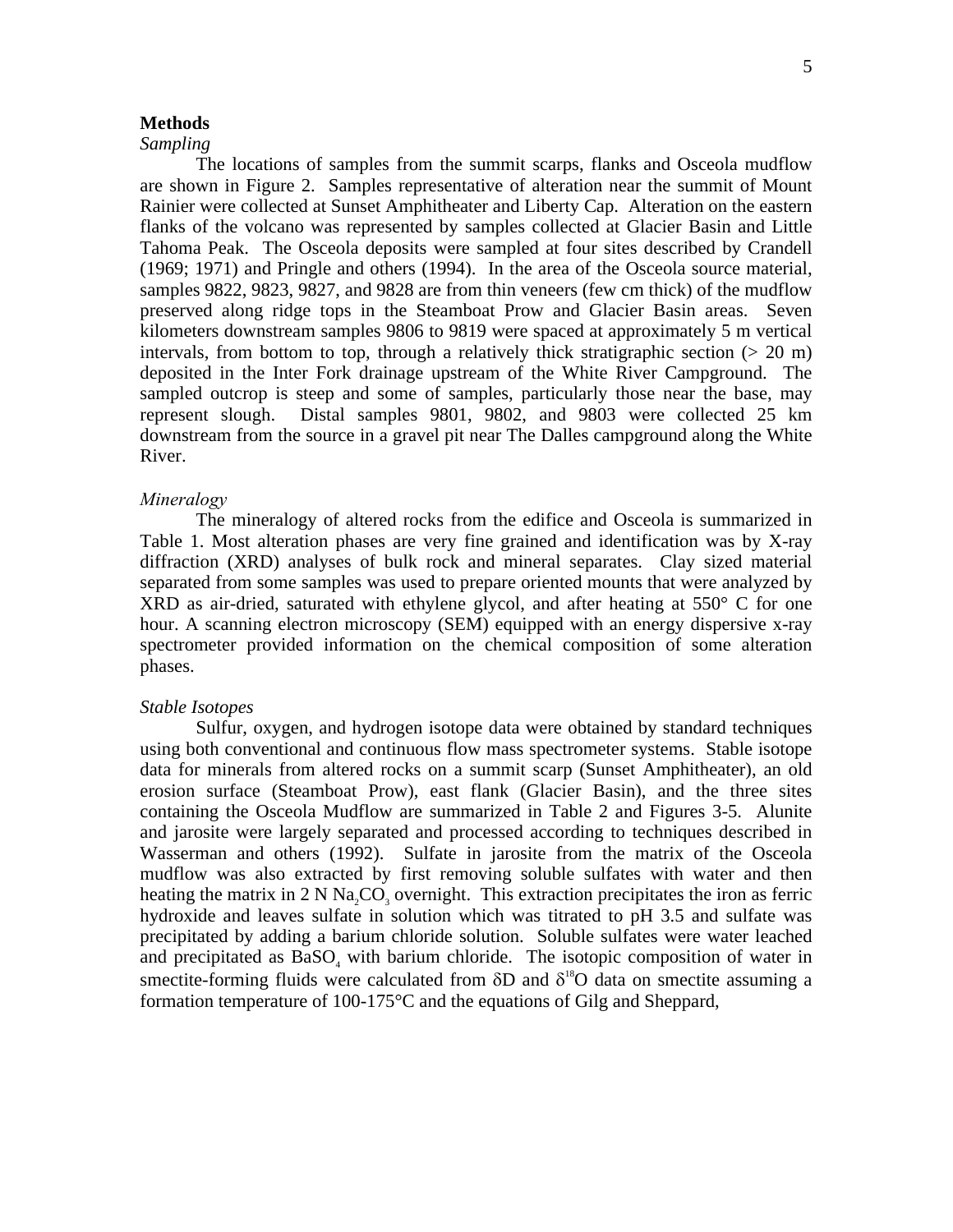

Figure 2. Map of central part of Mount Rainier volcano, including: sample locations (rocks, solid circles; debris deposits, open circles); generalized geology, including Tertiary rocks (dark gray), Quaternary rocks and deposits (light gray), glaciers (white), dikes (heavy black, solid lines), hydrothermally altered rocks (heavy black polygons), and east-west structural zone (heavy black, dashed lines; EWSZ). Distribution of dikes (Sisson and others, 2001).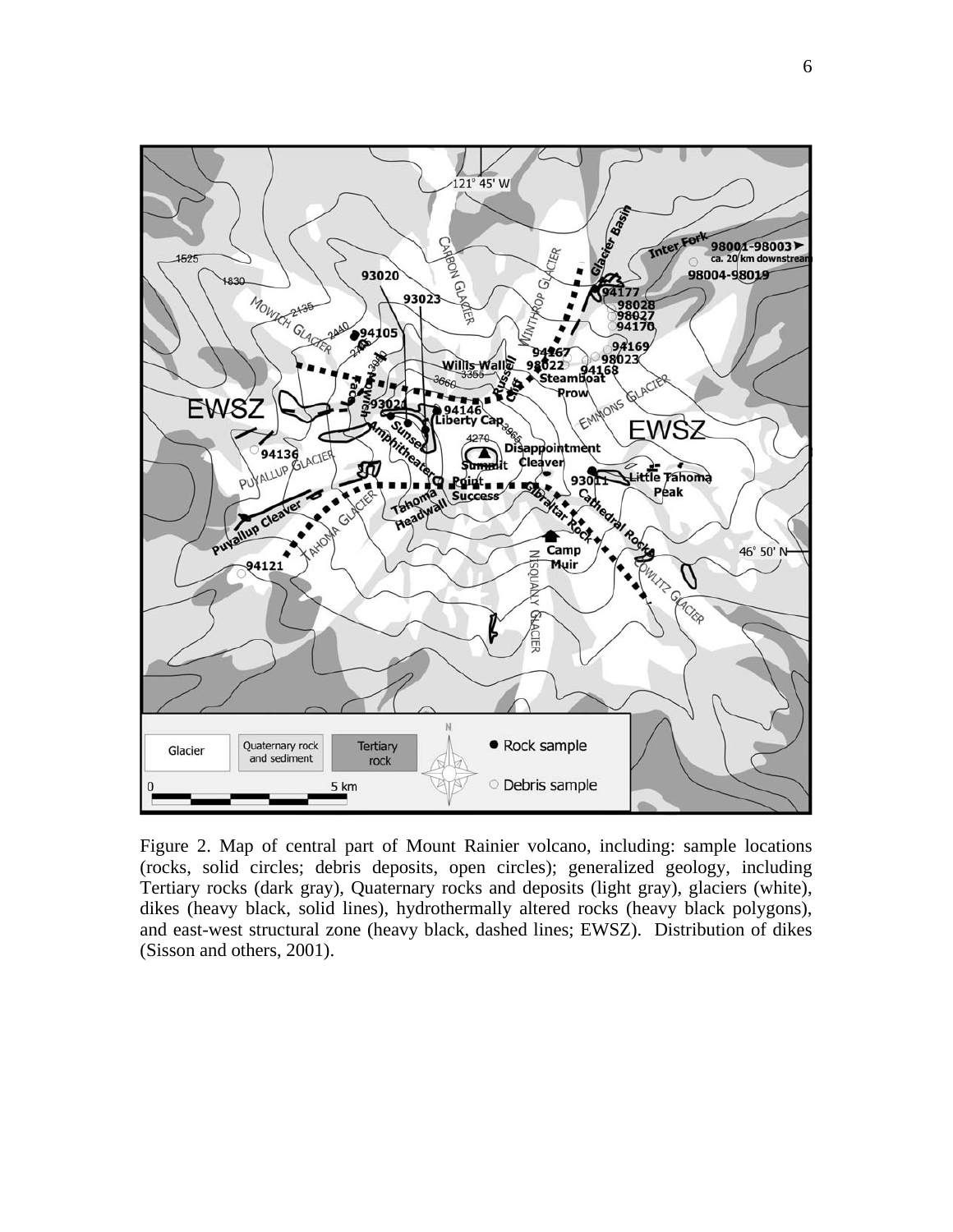| Location                   | <b>Sample</b> | <b>Type</b>  | Smec. | Kaol. | <b>Silica</b> | <b>Alunite</b> | <b>Jarosite</b> | Gypsum | Anhy. | Other                     |
|----------------------------|---------------|--------------|-------|-------|---------------|----------------|-----------------|--------|-------|---------------------------|
| <b>SUMMIT</b>              |               |              |       |       |               |                |                 |        |       |                           |
| Little Tahoma Peak         | 93011a        | Rock outcrop |       |       |               |                |                 |        |       |                           |
| Little Tahoma Peak         | 93011b        | Rock outcrop |       |       |               |                |                 |        |       |                           |
| <b>Sunset Amphitheater</b> | 93020a        | Rock outcrop |       |       |               |                |                 |        |       |                           |
| <b>Sunset Amphitheater</b> | 93021a        | Rock outcrop |       |       |               |                |                 |        |       |                           |
| <b>Sunset Amphitheater</b> | 93023b        | Rock outcrop |       |       |               |                |                 |        |       |                           |
| Liberty Cap                | 94146c        | Rock outcrop |       |       |               |                |                 |        |       |                           |
| Liberty Cap                | 94146b        | Rock outcrop |       |       |               |                |                 |        |       |                           |
| Liberty Cap                | 94146c        | Rock outcrop |       |       |               |                |                 |        |       |                           |
|                            |               |              |       |       |               |                |                 |        |       |                           |
| <b>FLANK</b>               |               |              |       |       |               |                |                 |        |       |                           |
| Mowich Glacier             | 94105a        | Rock outcrop |       |       |               |                |                 |        |       | potash alum, quenstedtite |
| <b>Glacier Basin</b>       | 94170a        | Rock outcrop |       |       |               |                |                 |        |       |                           |
|                            |               |              |       |       |               |                |                 |        |       |                           |
| <b>OSCEOLA MUDFLOW</b>     |               |              |       |       |               |                |                 |        |       |                           |
| <b>Steamboat Prow</b>      | 94167a        | Debris flow  |       |       |               |                |                 |        |       |                           |
| <b>Steamboat Prow</b>      | 94167b        | Debris flow  |       |       |               |                |                 |        |       |                           |
| <b>Steamboat Prow</b>      | 94168         | Debris flow  |       |       |               |                |                 |        |       |                           |
| <b>Steamboat Prow</b>      | 94169c        | Debris flow  |       |       |               |                |                 |        |       |                           |
| <b>Steamboat Prow</b>      | 98022a        | Debris flow  |       |       |               |                |                 |        |       | copiapite                 |
| <b>Steamboat Prow</b>      | 98023a        | Debris flow  |       |       |               |                |                 |        |       |                           |
| <b>Glacier Basin</b>       | 94170a        | Debris flow  |       |       |               |                |                 |        |       |                           |
| <b>Glacier Basin</b>       | 94170b        | Debris flow  |       |       |               |                |                 |        |       |                           |
| <b>Glacier Basin</b>       | 98027a        | Debris flow  |       |       |               |                |                 |        |       |                           |
| <b>Glacier Basin</b>       | 98028a        | Debris flow  |       |       |               |                |                 |        |       | copiapite                 |
| <b>Inter Fork</b>          | 9806a         | Debris flow  |       |       |               |                |                 |        |       |                           |
| <b>Inter Fork</b>          | 9807a         | Debris flow  |       |       |               |                |                 |        |       |                           |
| <b>Inter Fork</b>          | 9808a         | Debris flow  |       |       |               |                |                 |        |       |                           |
| <b>Inter Fork</b>          | 9809a         | Debris flow  |       |       |               |                |                 |        |       |                           |
| <b>Inter Fork</b>          | 9810a         | Debris flow  |       |       |               |                |                 |        |       |                           |

Table 1. Results of X-ray diffraction analysis of bulk rock samples. Shaded areas indicate phase was detected. (Smec., smectite; Kaol., kaolinite; Anhy., anhydrite)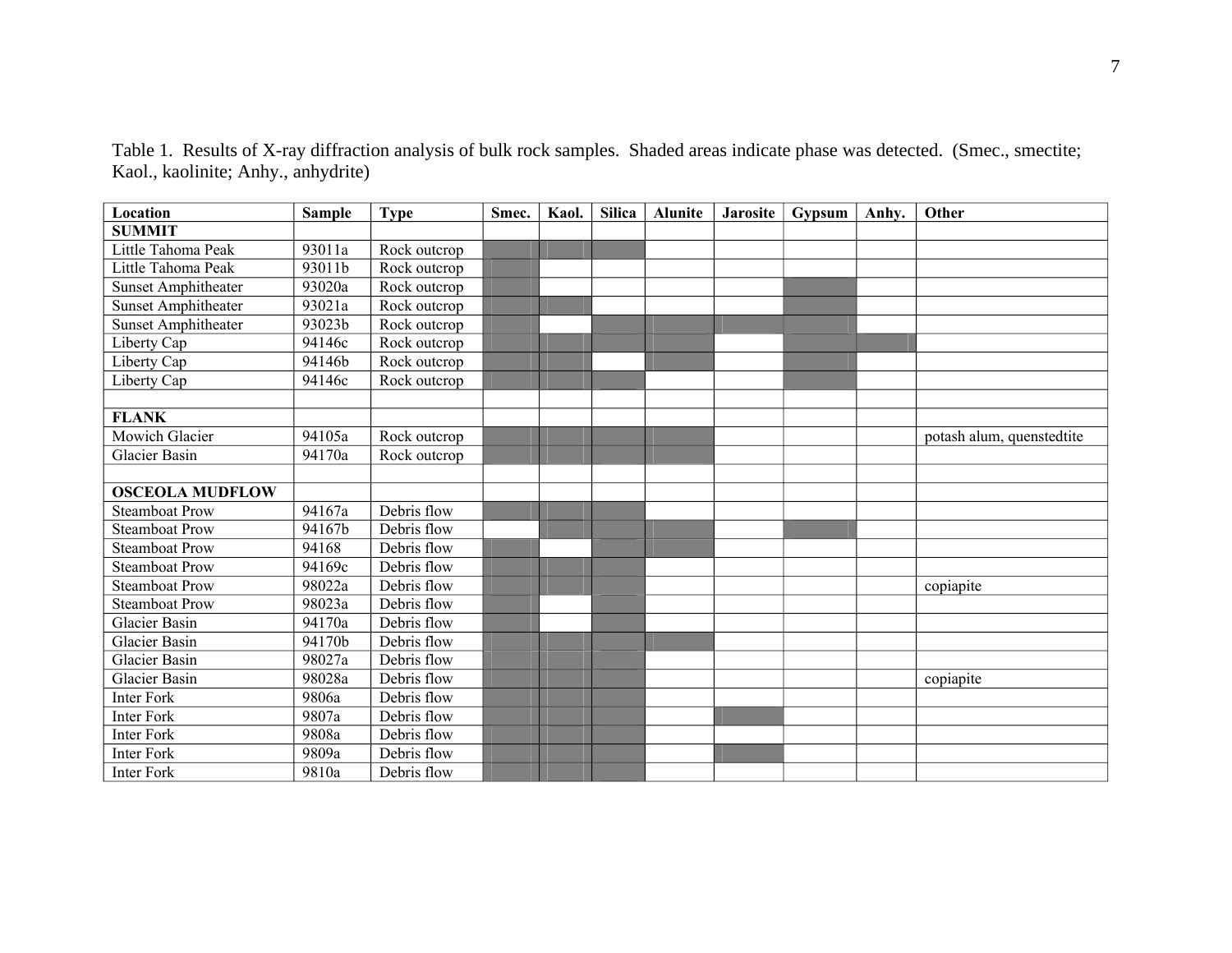# Table 1 (continued)

| Location                | <b>Sample</b> | <b>Type</b> | Smec. | Kaol. | <b>Silica</b> | <b>Alunite</b> | <b>Jarosite</b> | Gypsum | Anhy. | Other      |
|-------------------------|---------------|-------------|-------|-------|---------------|----------------|-----------------|--------|-------|------------|
|                         |               |             |       |       |               |                |                 |        |       |            |
| <b>OSCEOLA MUDFLOW</b>  |               |             |       |       |               |                |                 |        |       |            |
| (continued)             |               |             |       |       |               |                |                 |        |       |            |
| Inter Fork              | 9811a         | Debris flow |       |       |               |                |                 |        |       |            |
| Inter Fork              | 9812a         | Debris flow |       |       |               |                |                 |        |       |            |
| Inter Fork              | 9813a         | Debris flow |       |       |               |                |                 |        |       |            |
| <b>Inter Fork</b>       | 9815a         | Debris flow |       |       |               |                |                 |        |       |            |
| Inter Fork              | 9816a         | Debris flow |       |       |               |                |                 |        |       |            |
| Inter Fork              | 9817a         | Debris flow |       |       |               |                |                 |        |       |            |
| Inter Fork              | 9819a         | Debris flow |       |       |               |                |                 |        |       |            |
| White River             | 98001a        | Debris flow |       |       |               |                |                 |        |       |            |
| White River             | 98002a        | Debris flow |       |       |               |                |                 |        |       |            |
| White River             | 98003a        | Debris flow |       |       |               |                |                 |        |       |            |
|                         |               |             |       |       |               |                |                 |        |       |            |
| <b>WEST SIDE DEBRIS</b> |               |             |       |       |               |                |                 |        |       |            |
| <b>FLOWS</b>            |               |             |       |       |               |                |                 |        |       |            |
| Puyallup River          | 94121         | Debris flow |       |       |               |                |                 |        |       | silhydrite |
| Puyallup Glacier        | 94136a        | Debris flow |       |       |               |                |                 |        |       |            |
| Puyallup Glacier        | 94136c        | Debris flow |       |       |               |                |                 |        |       |            |
| Puyallup River          | 98004a        | Debris flow |       |       |               |                |                 |        |       |            |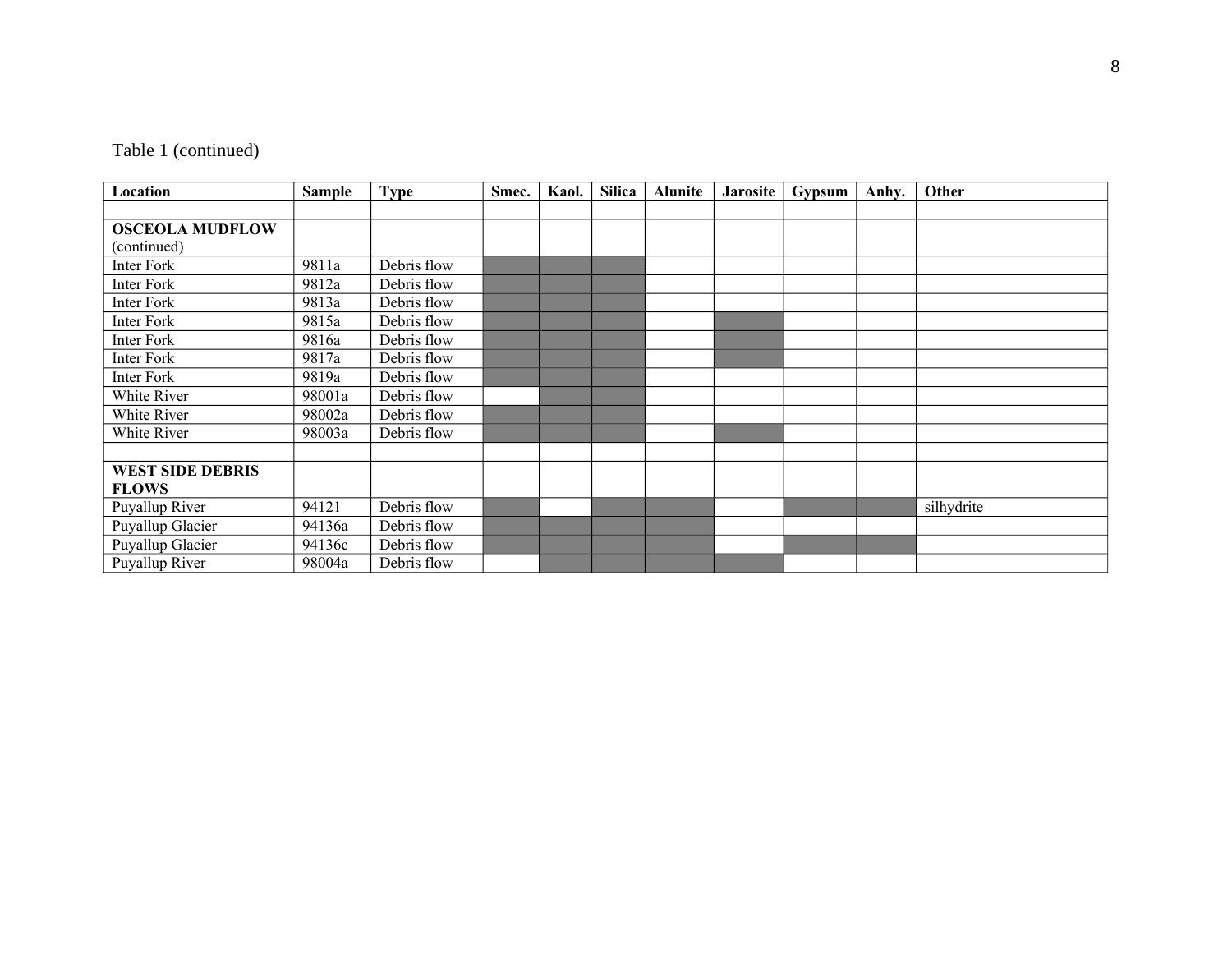Table 2. Summary of stable isotope data on alteration minerals from Mt. Rainier edifice and flank localities and Osceola Mudflow deposits. (soluble – refers to phases extracted by water).

| Location                   | <b>Number</b> | <b>Mineral</b> | $\delta^{34}S$ | $\delta^{18}O_{SO4}$ | $\delta^{18}O$ | $\delta D$ |
|----------------------------|---------------|----------------|----------------|----------------------|----------------|------------|
| <b>EDIFICE SUMMIT</b>      |               |                |                |                      |                |            |
| <b>Sunset Amphitheater</b> | 21B           | Alunite        | 7.5            | 9.5                  |                | $-121$     |
| <b>Sunset Amphitheater</b> | 20            | Gypsum         | 7.1            | 4.2                  |                |            |
| <b>Sunset Amphitheater</b> | 23A           | Jarosite       | 3.1            | $-9.0$               |                |            |
| <b>Sunset Amphitheater</b> | 23B           | Jarosite       | 3.3            | $-4.3$               |                | $-146$     |
| <b>Sunset Amphitheater</b> | 24A           | Jarosite       | 1.3            |                      |                |            |
| <b>Sunset Amphitheater</b> | 24D           | Jarosite       | $-1.2$         |                      |                |            |
| <b>Sunset Amphitheater</b> | 24B           | Smectite       |                |                      | 8.4            | $-137$     |
| Puyallup River             | 124           | Gypsum         | 10.7           | 7.3                  |                |            |
| Camp Muir                  | 03AH          | Smectite       |                |                      | 3.7            | $-131$     |
| Summit                     | 182           | Smectite       |                |                      | $-2.3$         | $-136$     |
| Summit                     | $FNK-1$       | Gypsum         | 6.9            | $-1.6$               |                |            |
| <b>Mowich Face</b>         | 114           | Smectite       |                |                      | 8.5            | $-111$     |
| <b>FLANKS</b>              |               |                |                |                      |                |            |
| <b>Steamboat Prow</b>      | 169A          | Alunite        | 17.3           | 15.0                 |                | $-85$      |
| <b>Steamboat Prow</b>      | 169C          | Jarosite       | 1.5            | $-12.3$              |                | $-135$     |
| <b>Steamboat Prow</b>      | 170B          | Jarosite       | 2.2            | $-10.8$              |                | $-174$     |
| <b>Steamboat Prow</b>      | 167           | Gypsum         | 7.5            |                      |                |            |
| <b>Steamboat Prow</b>      | 196           | Gypsum         | 3.6            | $-4.0$               |                |            |
| <b>Steamboat Prow</b>      | 167B          | Smectite       |                |                      | 13.9           | $-121$     |
| Little Tahoma Peak         | 101           | Smectite       |                |                      | 9.2            |            |
| Little Tahoma Peak         | 11B           | Smectite       |                |                      | 8.5            | $-148$     |
| <b>Glacier Basin</b>       | 27B           | Smectite       |                |                      | $-5.8$         | $-177$     |
| <b>Glacier Basin</b>       | 173           | Smectite       |                |                      | 7.9            | $-77$      |
| <b>Glacier Basin</b>       | 174           | Smectite       |                |                      | 7.7            | $-73$      |
| <b>Glacier Basin</b>       | 175B          | Smectite       |                |                      | 7.4            | $-119$     |
| <b>Glacier Basin</b>       | MRVB17        | Jarosite       | 4.6            |                      |                |            |
| <b>Glacier Basin</b>       | MRVB15        | Jarosite       | 2.7            |                      |                |            |
| Takaloo Rock               | 130           | Smectite       |                |                      | 10.7           | $-114$     |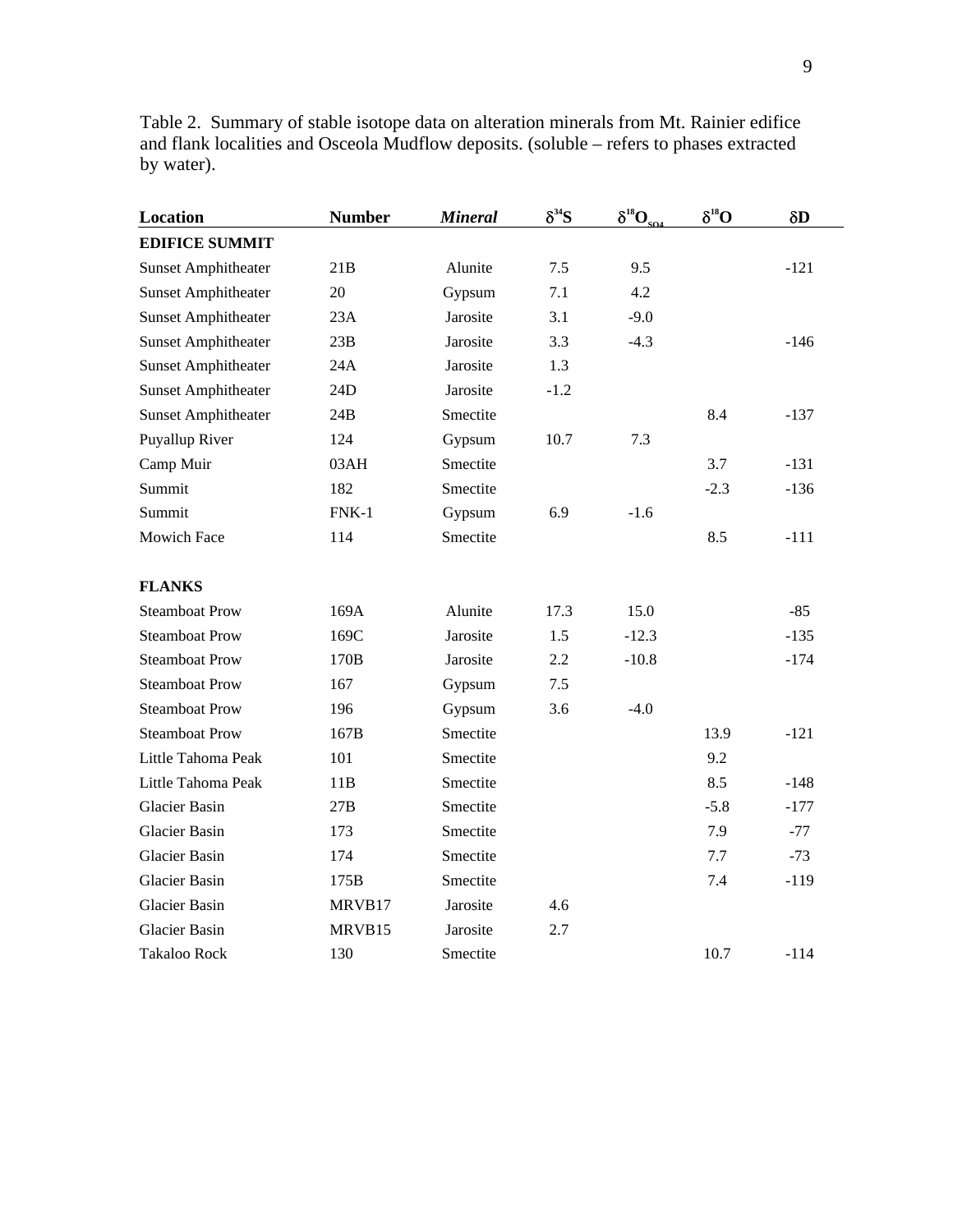|  | Table 2. (continued). |
|--|-----------------------|
|--|-----------------------|

| Location               | <b>Number</b> | <b>Mineral</b> | $\delta^{34}S$ | $\delta^{^{18}\!} \underline{\rm O}_{\rm SO4}$ | $\delta^{^{8}O}$ | $\delta D$ |
|------------------------|---------------|----------------|----------------|------------------------------------------------|------------------|------------|
| <b>OSCEOLA MUDFLOW</b> |               |                |                |                                                |                  |            |
| <b>Steamboat Prow</b>  | MR9822        | Jarosite       | 4.0            |                                                |                  |            |
| Glacier Basin          | <b>MR9828</b> | Jarosite       | 3.3            |                                                |                  |            |
| <b>Inter Fork</b>      | MR9806        | Jarosite       | $6.2*$         | $-5.0$                                         |                  |            |
| <b>Inter Fork</b>      | MR9806        | Soluble        | 1.7            | $-3.9$                                         |                  |            |
| <b>Inter Fork</b>      | <b>MR9807</b> | Jarosite       | 5.9            |                                                |                  |            |
| <b>Inter Fork</b>      | <b>MR9807</b> | Soluble        | 0.6            |                                                |                  |            |
| <b>Inter Fork</b>      | <b>MR9808</b> | Jarosite       | 6.5            |                                                |                  |            |
| <b>Inter Fork</b>      | <b>MR9808</b> | Soluble        | 1.7            |                                                |                  |            |
| <b>Inter Fork</b>      | <b>MR9808</b> | Pyrite         | $-0.5$         |                                                |                  |            |
| <b>Inter Fork</b>      | <b>MR9809</b> | Jarosite       | 5.6            |                                                |                  |            |
| <b>Inter Fork</b>      | <b>MR9810</b> | Jarosite       | 5.2            |                                                |                  |            |
| <b>Inter Fork</b>      | MR9810        | Pyrite         | 0.9            |                                                |                  |            |
| <b>Inter Fork</b>      | MR9816        | Jarosite       | $7.5*$         | $-8.2$                                         |                  |            |
| <b>Inter Fork</b>      | MR9817        | Jarosite       | 5.0            |                                                |                  |            |
| Dalles Campgound       | <b>MR9801</b> | Jarosite       | 3.8            |                                                |                  |            |
| Dalles Campgound       | MR9803        | Jarosite       | 5.1            |                                                |                  |            |
| Dalles Campgound       | MR9803        | Soluble        | 3.7            | $-0.9$                                         |                  |            |

\* probably contains alunite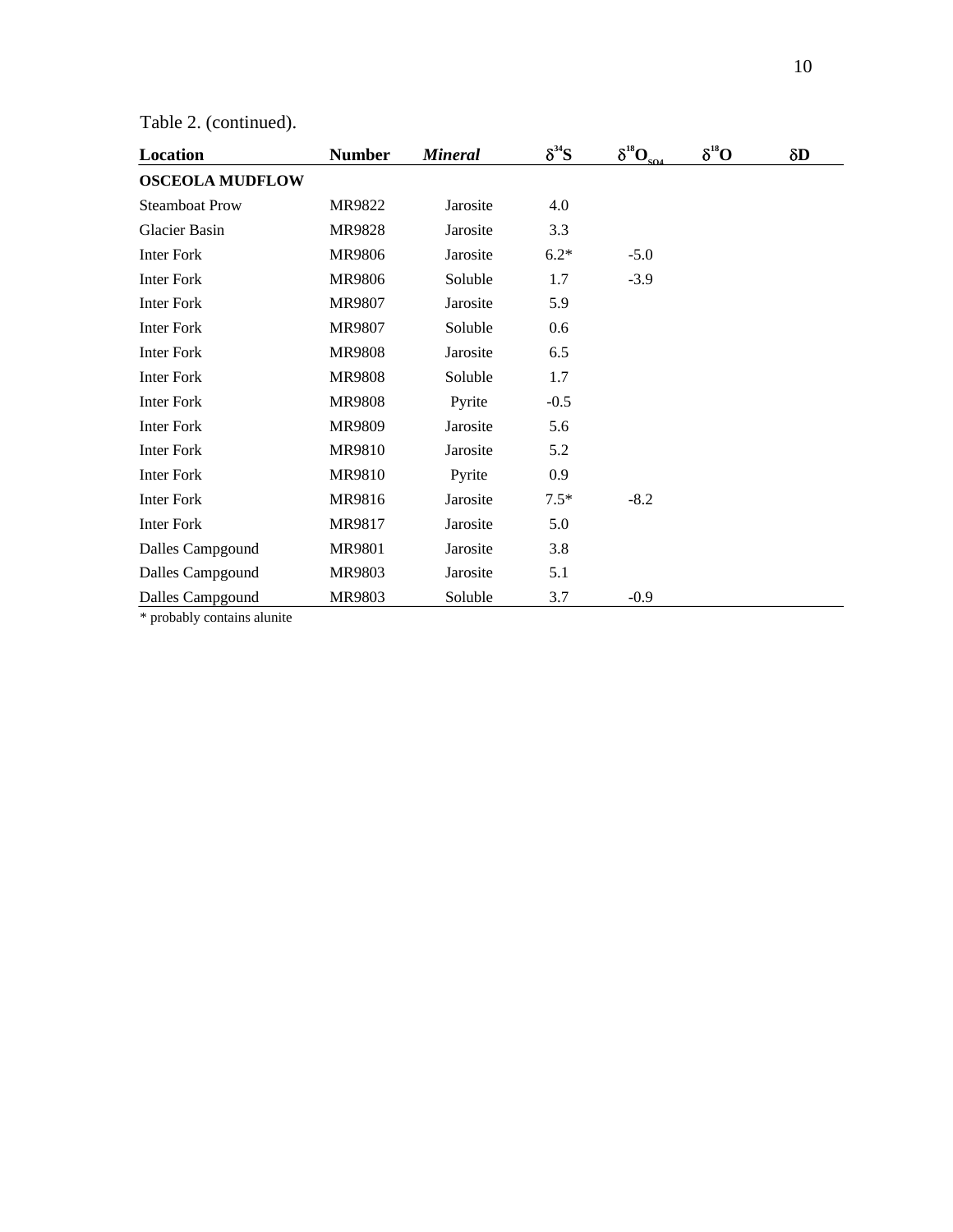

Figure 3. Summary of  $\delta D$  and  $\delta^{18}O_{\text{SO}_4}$  data for alunite and jarosite and  $\delta D$  and  $\delta^{18}O$  data for undifferentiated clays (kaolinite and smectite). Also shown are calculated range of  $\delta$ D and  $\delta^{18}O_{\text{H2O}}$  values for clay fluids assuming a temperature of 100-175°C and using equation of Sheppard and Gilg (1996) and for alunite fluids assuming a temperature of 200-300°C and using equation of Stoffregen and others (1994). Low  $\delta_{\text{18}}^{18}O_{\text{SO}_4}$  values for jarosite require a supergene origin (Rye and Alpers, 1997). The  $\delta^{18}O_{H2O}^{300}$  values of supergene jarosite fluids cannot be calculated because the  $\delta^{18}O_{\scriptscriptstyle O}$  values of jarosite could not be determined*.* Also shown is the range of values for firn on Mount Rainier (Frank, 1995) and possible mixing trends with magmatic water (dashed faded arrows). References are the primary magmatic water (PMW; Taylor, 1979) and volcanic water (VW; Giggenbach, 1997), meteoric water line (Craig, 1961) and kaolinite (Savin and Epstein, 1970). The starting  $\delta D_{\text{\tiny H2O}}$  values of magmatic fluids in a degassing volcano can vary considerably due to hydrogen isotope fractionation between melt and fluid and Rayleigh distillation effects during the exsolution of fluids from different batches of magma (Taylor, 1986).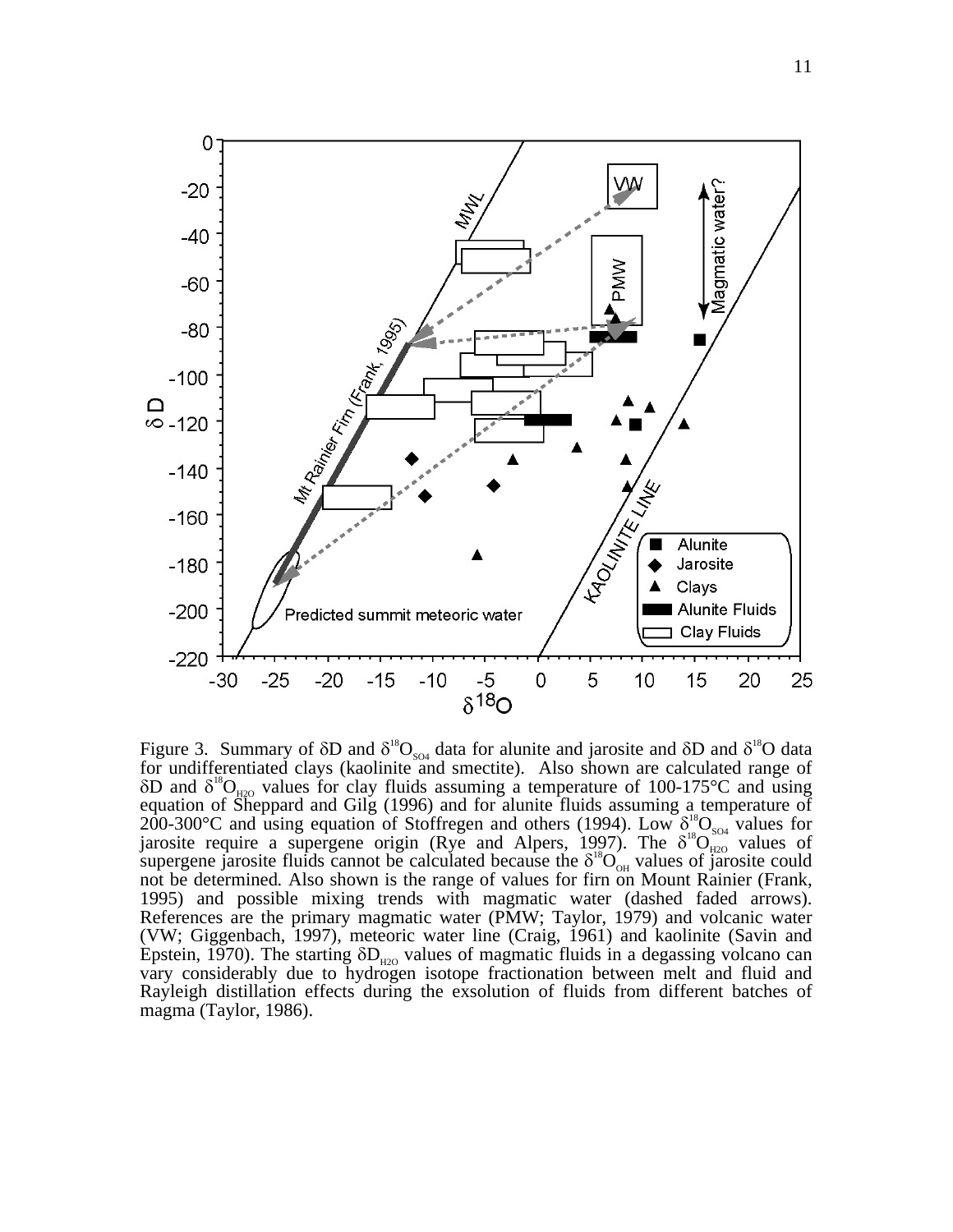

Figure 4. Summary of  $\delta^{34}S$  and  $\delta^{18}O_{SO4}$  data of alunite, jarosite and gypsum from Mount Rainier summit scarps and jarosite and soluble Fe-Al hydroxysulfate from Osceola mudflow deposits. Also shown are fields of values expected for *magmatic hydrothermal*  alunite for a fluid having a  $\delta^3 S_{\Sigma_S}$  of 0 ‰ and a  $\delta^8 O_{H2O}$  of 6‰ and for *steam-heated* or *supergene* alunite or jarosite for a fluid having the  $\delta^{18}O_{\text{SO}_4}$  of its parent aqueous sulfate controlled by the  $\delta^{18}$ O of air or the  $\delta^{18}$ O of meteoric water (See Rye and others, 1992; Rye and Alpers, 1997, for details). The general trend indicates parent aqueous sulfate was derived largely from the supergene oxidation of pyrite and the disproportionation of SO. from magmatic sources. Over time and space *magmatic hydrothermal*, *steam-heated* and *supergene* oxidation processes have probably overlapped as shown in Figure 6.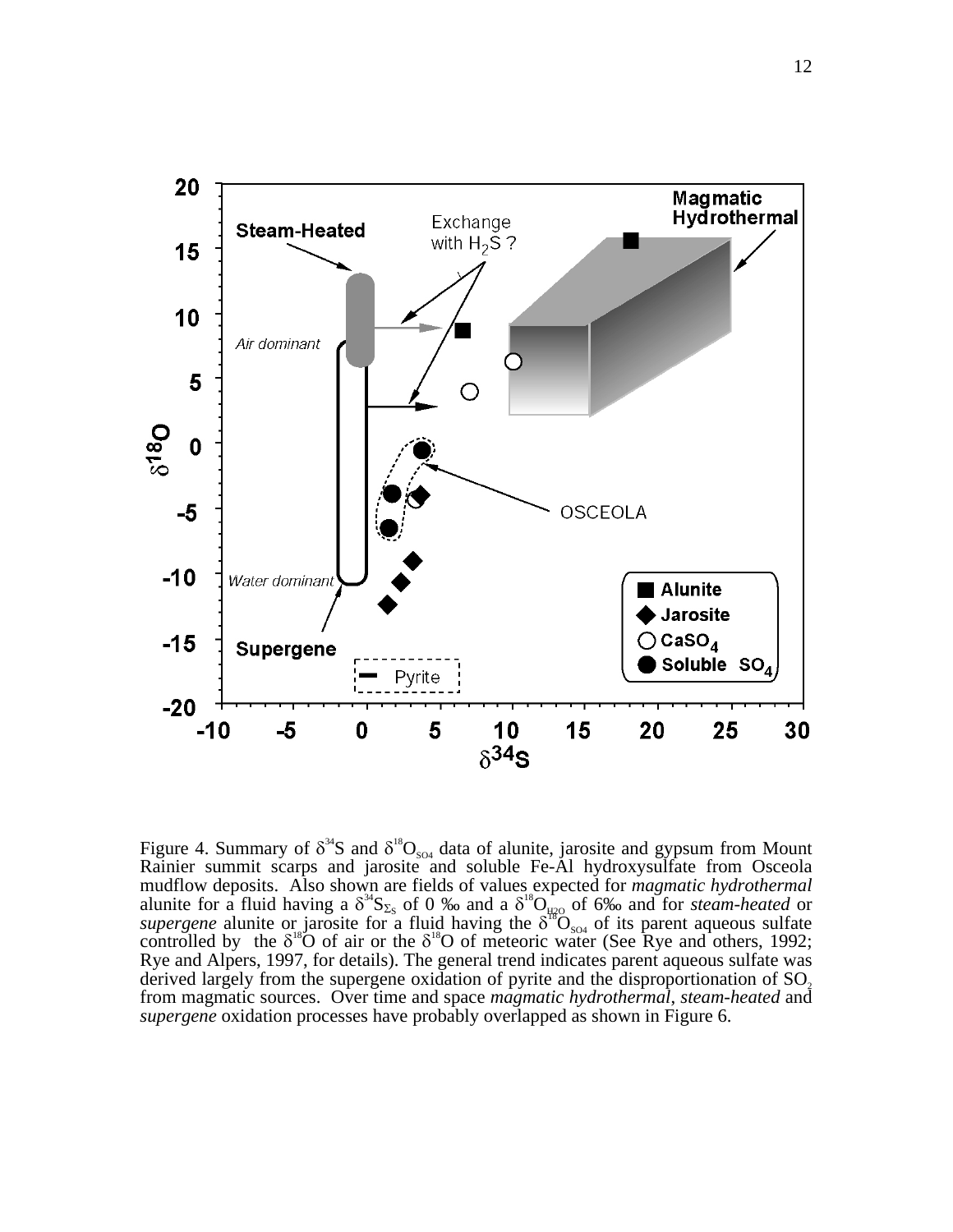

Figure 5. Summary of  $\delta^{34}$ S data of jarosite from summit scarp, flank and, four Osceola mudflow deposits arraigned by elevation. Also shown is data from the soluble sulfate in the largest Osceola deposit (Inter Fork). This difference of the  $\delta^{34}S$  values for jarosite and soluble sulfate in the Inter Fork deposit indicates that they do not share a common origin. The difference in  $\delta^{34}$ S values for jarosite for different Osceola deposits probably reflects the different degrees of exchange between streaming H<sub>2</sub>S and aqueous sulfate formed from oxidation of H2S prior to the precipitation of jarosite on the pre-collapse edifice.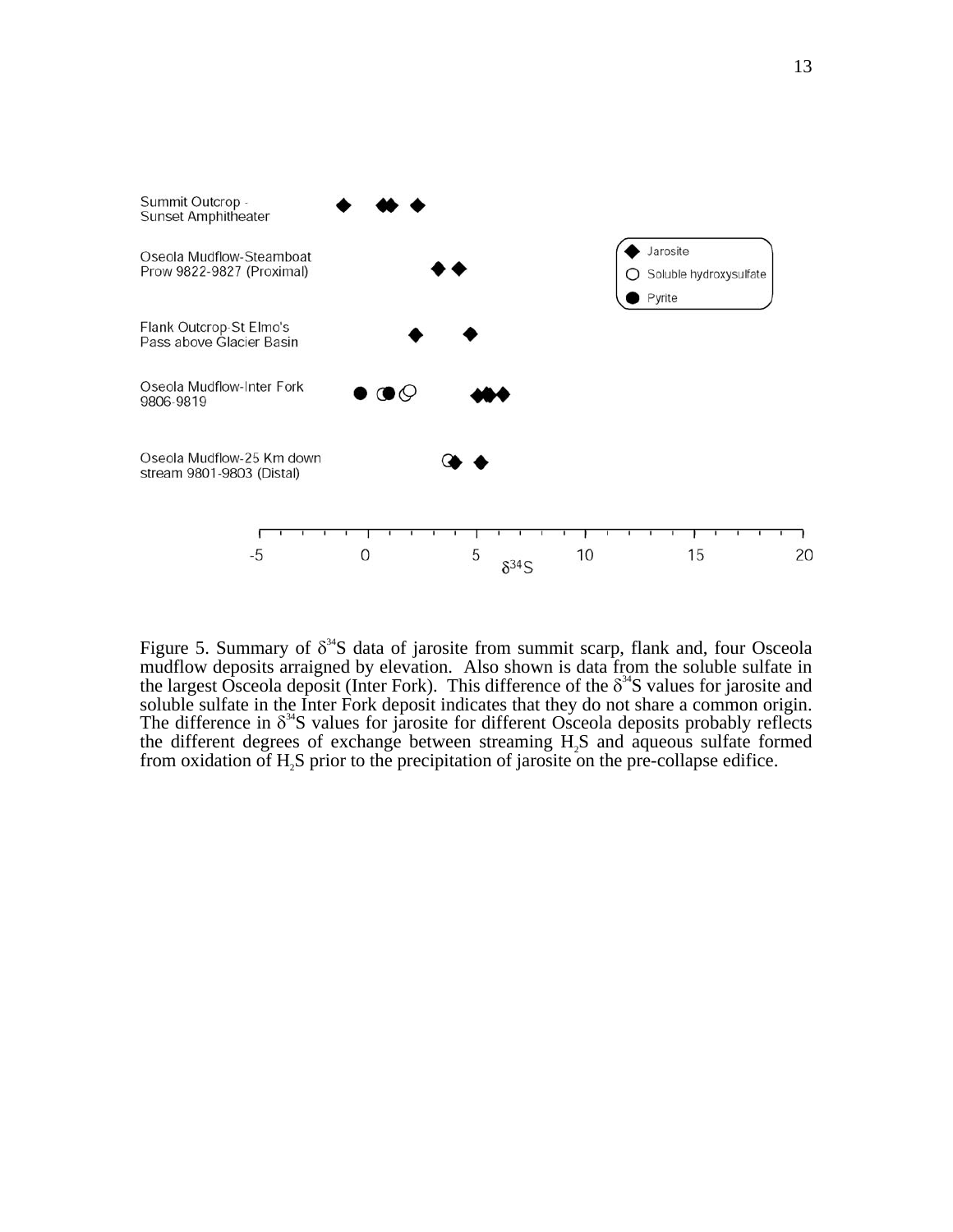1996); the composition of the alunite-forming fluids was calculated from δD and  $δ<sup>18</sup>O<sub>so4</sub>$ data on alunite assuming a formation temperature of 200-300° C and the equations of Stoffregen and others (1994).

#### **Results**

# *Mineralogy*

Rocks in the uppermost parts of the pre-Osceola cone, such as Liberty Cap and Sunset Amphitheater, are partly to pervasively replaced by fine-grained smectite  $\pm$ kaolinite. Locally, alunite/natroalunite  $\pm$  kaolinite occur. Pyrite is rarely visible but traces are detected by XRD of samples from Sunset Amphitheater and other summit sites (Zimbelman, 1996). Patches and veinlets of jarosite/natrojarosite + smectite are also present along fractures in the summit scarps. Minor amounts of isomorphous analogs to alunite and jarosite, such as ammoniojarosite, florencite, and zunyite may be present based on the bulk-sample XRD. Highly soluble iron and aluminum hydrosulfate and hydrophosphate minerals, typically observed in acid mine drainage (e.g., Bigham and Nordstrom, 2000), were also detected by XRD. These include alunogen, metaalunogen, basaluminite, crandallite and salammoniac. Some of the phases likely are related to the oxidation of pyrite, but others may have formed as fumarolic precipitates.

The coarsest grains identified in the massive replacement alteration at Sunset Amphitheater are 10-micrometer, compositionally zoned alunite crystals. Semiquantitative analysis of these crystals in a polished thin section using a SEM defined micron-scale zoning of S, P, Na, Ca, K, and Fe. (Zimbelman, 1996). These crystals contain a Na-rich core (ca. 10  $\mu$ m), surrounded by a more potassic zone that is then successively rimmed by a thin (ca. 1  $\mu$ m) zone rich in Ca and P, and an outer Na-rich zone (ca.  $2 \mu m$ ) that lacks P. Surrounding these zoned sulfate crystals is a poorlycrystalline, interstitial Fe-sulfate rich in sodium.

Anhydrite/gypsum occurs as veins up to 2 meters thick in the summit scarp at Sunset Amphitheater. These constitute the only coarse-grained alteration minerals observed (Zimbelman (1996). Euhedral barite grains (0.5 to 1.5 mm), which occur in fracture-filling gypsum  $\pm$  anhydrite contain fluid inclusions that are generally 1 to 10  $\mu$ m in size and are irregularly distributed (not aligned along fractures). Populations of primary fluid inclusions contain both vapor-rich and liquid-rich inclusions suggesting that boiling may have been important during their trapping. As described by Zimbelman (1996) fluid inclusion trapping temperatures vary between  $204^{\circ}$  and  $266^{\circ}$ C, salinities of liquid-rich inclusions are relatively high, ranging from 5.7 to >24.6 equivalent wt.% NaCl. The low eutectic temperatures ( $\lt$  -35° to -45°C) require salts other than NaCl or KCl in the trapped fluids (Crawford, 1981). Halite-bearing fluid inclusions typical of magmatic brines have not been identified. The low eutectics are likely related to CaCl, as would be consistent with the presence of gypsum and anhydrite in the veins.

Large areas of relatively unaltered volcanic units exposed on the flanks of the volcano have been locally oxidized and (or) vapor phase altered, presumably during emplacement. This alteration imparts a distinct orangish/reddish color to the outcrops. Bruce (1998) and Zimbelman (1996) noted widespread, but discontinuous, local alteration of the matrix in block-and-ash flow units in the lower parts of the volcano where smectite, locally present as veins, is the main alteration mineral. XRD analyses detected silica phases including cristobalite, tridymite, opal and quartz. Secondary iron oxide minerals include hematite, goethite, and maghemite. Smectite is the most prominent alteration mineral in volcanic rocks along dikes at Glacier Basin on the east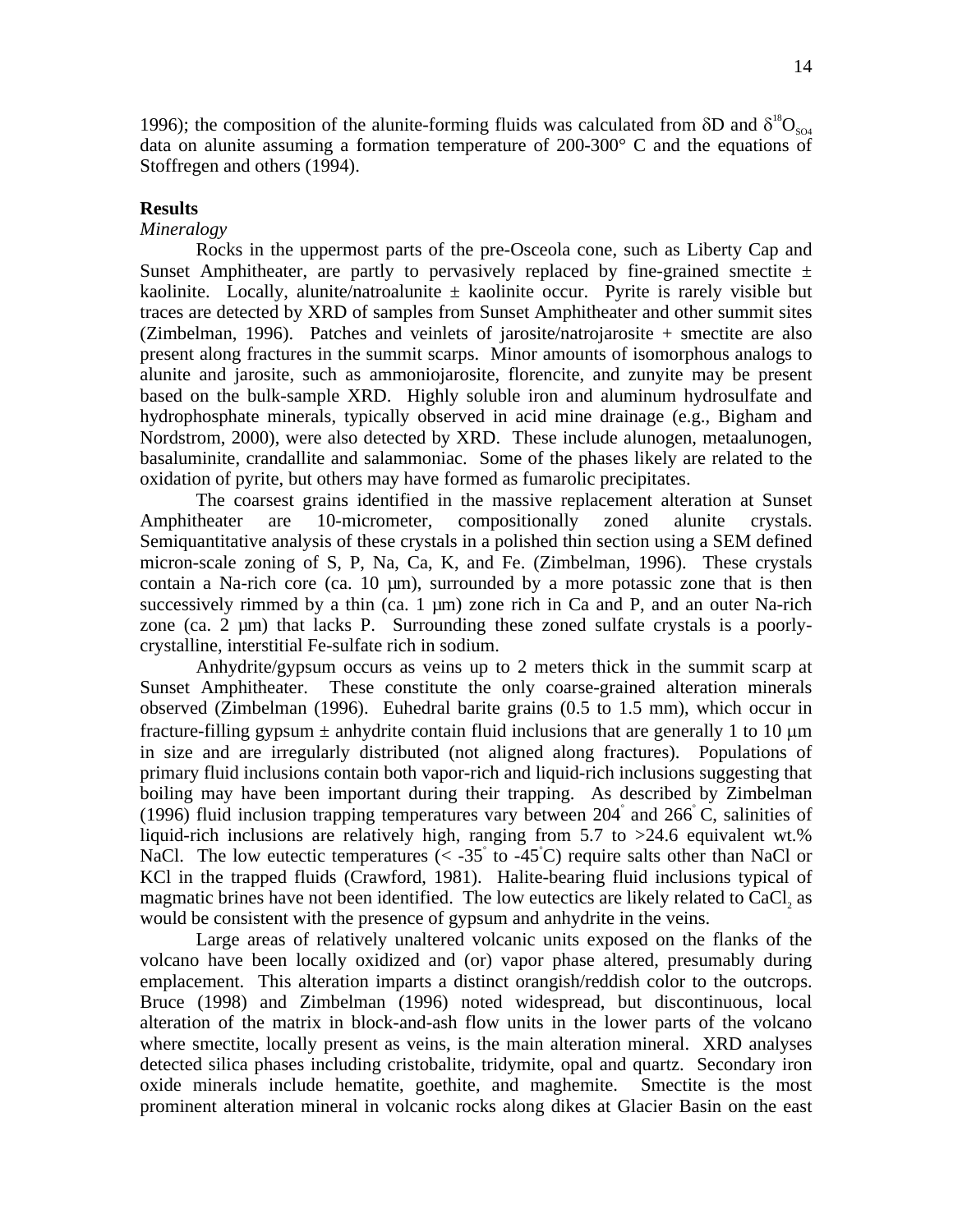flank. Jarosite at Glacier Basin is limited to a relatively small area that includes both the block and ash units and the radial dike. Hydrothermal alteration minerals at Little Tahoma Peak also include jarosite and smectite with less common kaolin clays. Traces of soluble sulfates, including basaluminite, occur locally. Hydrothermally altered rocks in isolated areas lower on the volcano's west flank contain jarosite, smectite, and kaolinite.

The clay-sized fraction of the Osceola Mudflow ranges between about 2 and 15% and averages about 7% (Crandell, 1971; Scott and others, 1995; Franz and Voight, 1995). One of the notable features of the clay-sized fraction of the Osceola Mudflow is the widespread presence of a few percent jarosite, resulting in a characteristic ochre color to some of the deposits. Morphologically, jarosite occurs as dipyramids and elongate prisms, 0.5 to 1 µm thick. Alunite was not detected in the matrix of the Osceola deposits by XRD. Preliminary studies of small clasts indicate that about 30 percent contain pyrite. Alunite, dickite, and barite, are also present in some clasts.

Osceola Mudflow deposits from the Inter Fork deposit display systematic changes in water extractable phases with depth. Water slurried with the samples (50g solid/300 mL water) had increasing concentrations of dissolved sulfate and total dissolved solids and decreasing pH (6.4 to 3.5) from the upper to the lower samples. These trends are best explained by increasing contents of soluble aluminum and iron sulfates that were not sufficiently abundant to be detected by bulk sample XRD. Their isotopic composition (described below) is consistent with *in situ* oxidation of pyrite. Their abundance in stratigraphically lower samples, which may represent slough, could be a product of migration of aqueous sulfate in the deposit.

#### *Stable isotopes*

Alunite, jarosite, and clay minerals from all locations, display a large range in  $\delta D$ and  $\delta^{18}$ O values (Figure 3). This range is attributed to mixing of magmatic and meteoric waters that have variously exchanged oxygen isotopes with wall rocks. Details of fluid history are difficult to determine, because hydrogen isotopes in fine-grained clay minerals probably are susceptible to retrograde exchange with later fluids in volcanic environments (O'Neil and Karaka, 1976) and the relationship between the alteration along faults and block and ash units is not currently understood. The isotope composition of the fluids that formed alunite is consistent with the largest relative content of magmatic water. In contrast, jarosite formed from fluids that contained predominantly meteoric water as indicated by the  $\delta^{18}O_{\text{SO}_4}$  values that are the lowest recorded anywhere for jarosite (Rye and Alpers, 1997).Smectite formed from fluids that were a mixture of magmatic and meteoric water. The large range for calculated water compositions reflects the uncertainty in formation temperatures.

The range of δD values observed by Frank (1995) for firn and precipitation on Mount Rainier defines a –65‰/km gradient for modern precipitation on Mount Rainier. The projected δD in Figure 3 for the isotopically lightest meteoric water component that formed the alteration phases is close to that observed for glacial ice on the summit today. The presumed range of  $\delta D_{\mu\nu\rho}$  of magmatic water may reflect isotope variations during degassing of magma (Taylor, 1986).

Bruce (1998) found that  $\delta D$  values of hydrothermal smectite along a well exposed dike from St Elmo's Pass to Steamboat Prow at Glacier Basin range from about –75 to – 145‰, whereas  $\delta^{18}O$  values are much more uniform, from about 5.7 to 7.9‰. The  $\delta^{18}O$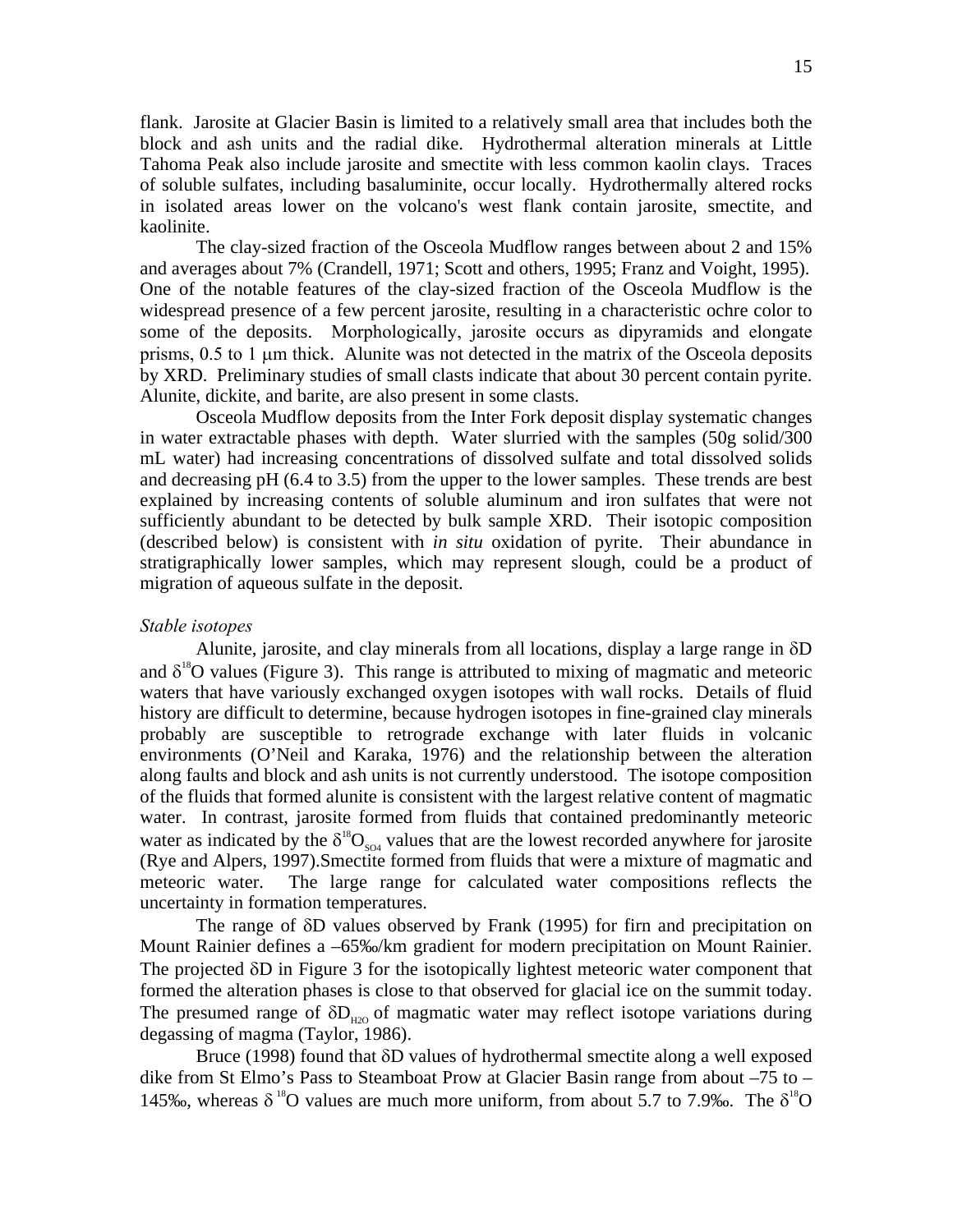originated from a range of elevations on the volcano above Glacier Basin. The  $\delta^{34}$ S and  $\delta^{18}$ O values of alunite, gypsum and jarosite are summarized in Figure Osceola jarosite range are -6.9 and -8.2‰. Vein anhydrite/ gypsum have intermediate  $\delta^{18}$ O and  $\delta^{34}$ S values that display a good correlation, as do the  $\delta^{18}$ O and  $\delta^{34}$ S values for the 4. The data in Figure 4 can be compared with characteristic isotope values for alunite and jarosite that form in *magmatic hydrothermal*, *steam-heated*, and *supergene* acidsulfate environments from a given fluid composition, as discussed by Rye and others (1992) and Rye and Alpers (1997). The  $\delta^{34}$ S values of all sulfate minerals range from 1.7 to 17.3‰. The largest value is for alunite at Steamboat Prow and the lowest is for jarosite at Sunset Amphitheater. The  $\delta^{18}O_{\text{so}_4}$  values of all sulfates range from -12.3 to 15‰ and show a positive correlation with  $\delta^{34}S$  values. Alunite with the largest  $\delta^{34}S$  and  $\delta^{18}O_{\rm SO4}$ values also has the least negative  $\delta D$  value, a combination that requires a magmatichydrothermal origin in which  $H_2SO_4$  that formed the alunite was derived from the disproportionation of magmatic SO, at a temperature less than  $400^{\circ}$ C (Rye and others, 1992). In contrast, jarosite has the lowest  $\delta^{34}S$  and  $\delta^{18}O_{\rm SO4}$  values consistent with parent aqueous sulfate formation largely from the oxidation of pyrite (Rye and Alpers, 1997). The  $\delta^{34}$ S values of jarosite from the upper edifice range from 1.5 to 3.3‰;  $\delta^{34}$ S values from the flanks at Glacier Basin range from 2.7 to 4.6‰; values of jarosite from the Osceola deposits range from 3.3 to 6.5‰. The distal samples are 3.8 and 5.0‰; proximal samples from the mudflow deposits at different elevations are 3.3 and 4.0 ‰; the jarosite in the Inter Fork ranges from 5.0 to 6.5 ‰. The  $\delta^{18}O_{\text{so4}}$  values for four samples of upper edifice jarosite range from -4.3 to -12.3‰, while the  $\delta^{18}O_{\rm SO4}$  values of two samples of soluble sulfates from the Osceola deposits (Figure. 3).

Sulfur isotope data for jarosite, soluble sulfates and pyrite from the Osceola Mudflow deposits are further compared in Figure 5. The  $\delta^{34}S$  values for jarosite for all of the Osceola deposits range from 3.3 to 6.5 ‰ with a spatial variation for individual deposits. These values are greater than those in altered rock at Sunset Amphitheater (1.0 to 3.3‰) but overlap with values for altered rock near St Elmo's Pass (2.5 to 4.7‰). The distinct sulfur isotope composition of the soluble sulfates (near 1.0 ‰) and jarosite (3.3 to 6.5‰) in the Osceola preclude the soluble sulfates being precursors to jarosite. Pyrite from small clasts in the Osceola deposits has  $\delta^{34}$ S values of about 1 ‰.

## **Discussion**

Two types of hydrothermal alteration are recognized on Mount Rainier (Zimbelman, 1996): 1) alteration of block and ash units on the flanks of the volcano that presumably occurred during and shortly after their eruption, and 2) alteration resulting from the introduction of acid volcanic gases into the meteoric water in fractured rocks on the summit and along lower flanks, within the EWSZ. The latter alteration was sampled in place on the summit and flanks of the volcano and also in the Osceola debris flow, which was derived from presumably altered summit rock that collapsed. Different types of alteration are the result of the range of physical and chemical conditions present in volcanoes and these conditions are inferred from the mineralogic and stable isotope data (Rye and others, 1992).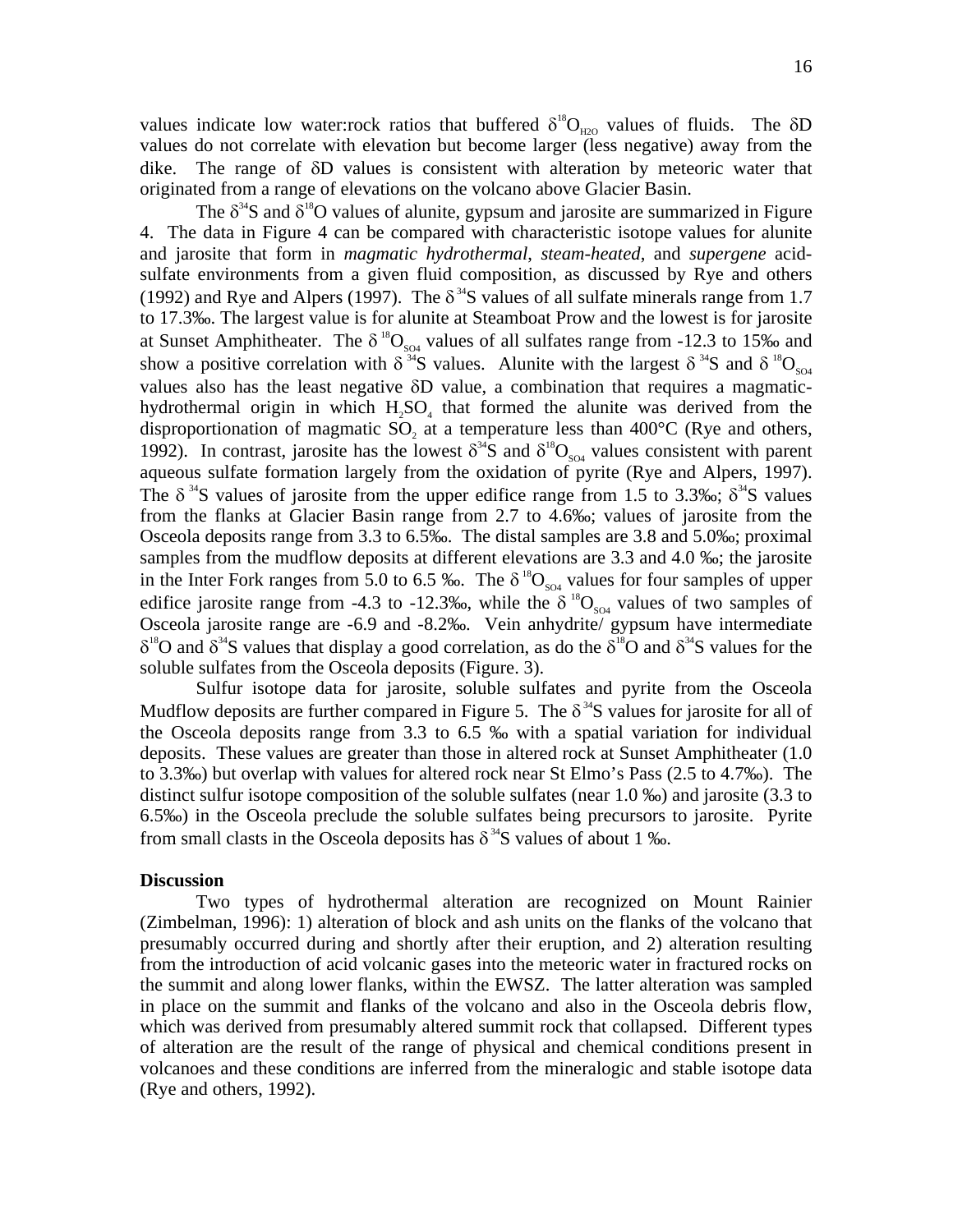## *Stratovolcano hydrothermal model*

According to Moran and others (2000) a magma chamber underlies Mount Rainier at a depth of about 5-6 km. Fluids degasssed from the chamber produced hydrothermal alteration that is schematically described in Figure 6. Further discussion of the model leading to Figure 6 is presented in Rye (in press). The general features of this model have been developed from the study of ore deposits that formed in stratovolcanoes (or in silicic domes in continental terranes) and are based on the work of many people (e.g., Henley and Ellis, 1983; Rye and others 1992; Rye, 1993; Hedenquist and Lowenstern, 1994; Fournier, 1999). A fundamental spatial reference in this model is the brittle-ductile transition that occurs above a crystallizing magma at about 400 °C. Below this transition, rocks behave quasiplastically and brittle fracturing is restricted, penetration by meteoric water is minimized, and lithostatic pressures dominate. Above the transition, meteoric water can be present in open fractures and interact with a condensing magmatic vapor phase from degassing magmas. Because of the depth of the magmas and possible equilibration of magmatic fluids with crystalline calc-alkaline crystalline rocks below the brittle-ductile transition, condensing vapor fluids will typically have  $H$ <sub>5</sub>S/SO<sub>2</sub> ratios  $>1$  (Rye, 1993; in press). During times of high volcanic gas flux fluids may be more  $SO<sub>2</sub>$  rich. (Heald and others, 1963;). Residual saline liquids from boiling of magmatic fluids may become the source of  $Cu \pm Mo \pm Au$  porphyry mineralization at higher levels. As the vapor plume condenses beginning at about 400 °C, SO, disproportionates according to the reaction  $4SO<sub>2</sub> + 4H<sub>2</sub>O = 3H<sub>2</sub>SO<sub>4</sub> + H<sub>2</sub>S$ . The  $H<sub>2</sub>SO<sub>4</sub>$  leads to extreme base leaching and the formation of various zoned silica +alunite + kaolinite + pyrite assemblage and argillic and propylitic envelopes in a *magmatic*   $$ to produce pyrite with excess  $H<sub>2</sub>$  either venting to the surface or being oxidized by reaction with atmospheric oxygen. The  $H_2S$ , released by a magma or the boiling of deeper fluids, may be oxidized by atmospheric oxygen in *steam-heated*environment. Where atmospheric oxygen is unavailable in *magmatic hydrothermal* or *steam-heated*  environment  $H_2S$  may form pyrite by the sulfidation of andesites such as at Marysvale, Utah (Cunningham and others, 1984; Cunningham and others, in press). Alunite often forms in *steam-heated* environments, but jarosite may develop instead of alunite under exceptionally low pH and high  $Fe<sup>3+</sup>$  activity conditions (Stoffregen, 1993; Rye and Alpers, 1997). Pyrite is susceptible to oxidation when exposed to atmospheric oxygen in a *supergene* environment. The acid-sulfate alteration produced by oxidation of pyrite in a *supergene* environment can be isotopically and texturally similar to that produced by the oxidation of H<sub>2</sub>S in a *steam-heated* environment (Rye and others, 1992).

## *Mount Rainier meteoric water hydrothermal system*

Previous work (Frank, 1995; Zimbelman and others, 2000) identified an active meteoric water hydrothermal system on Mount Rainier in which water from glacial melt recharges underlying fractures at the summit edifice and is discharged at flanks and base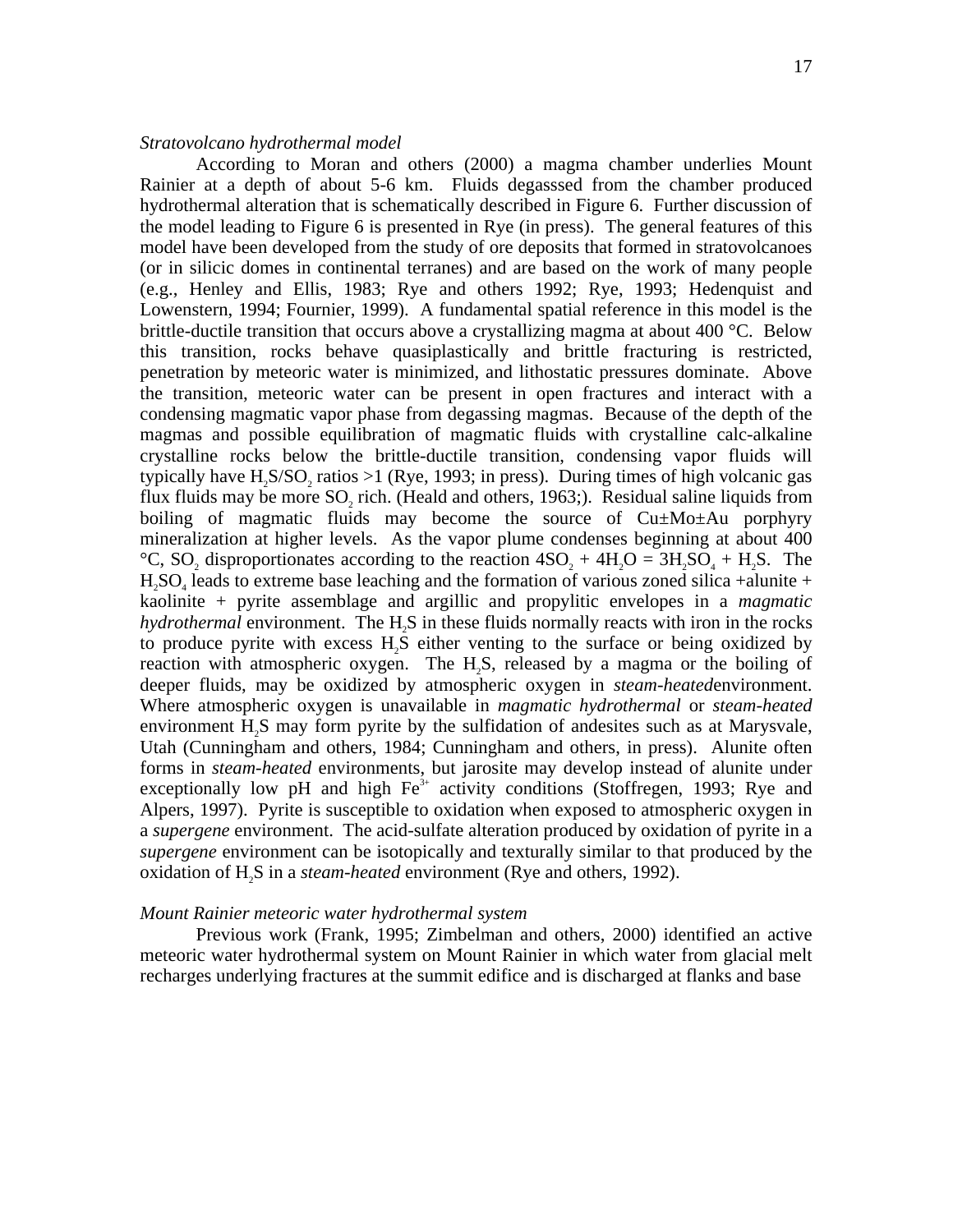

Figure 6. Schematic model of hydrothermal system on Mount Rainier (showing glacier cover) based on general models for such systems in stratovolcanoes. Model is modified from Henley and Ellis (1983); Rye and others (1992); Rye (1993); Rye (in press). *Magmatic hydrothermal* (grey), *steam-heated* and *supergene* environments (grey–black outline) are shown as overlapping but are normally separate at a given point in time. Diagonal cross pattern represents pyrite-rich areas which can occur 1) coexisting with alunite in the *magmatic hydrothermal* alteration, 2) in the surrounding intermediate argillic and propylitic alteration, or 3) below the unoxidized zone of a *steam-heated*  environment. Also shown schematically relative to the *magmatic hydrothermal* and *steam-heated* acid-sulfate and *supergene* environments is approximate location of Osceola edifice collapse surface. Diagram is unscaled but Moran and others (2000) suggest that it is 5-6 km to the active magma underlying Mount Rainier.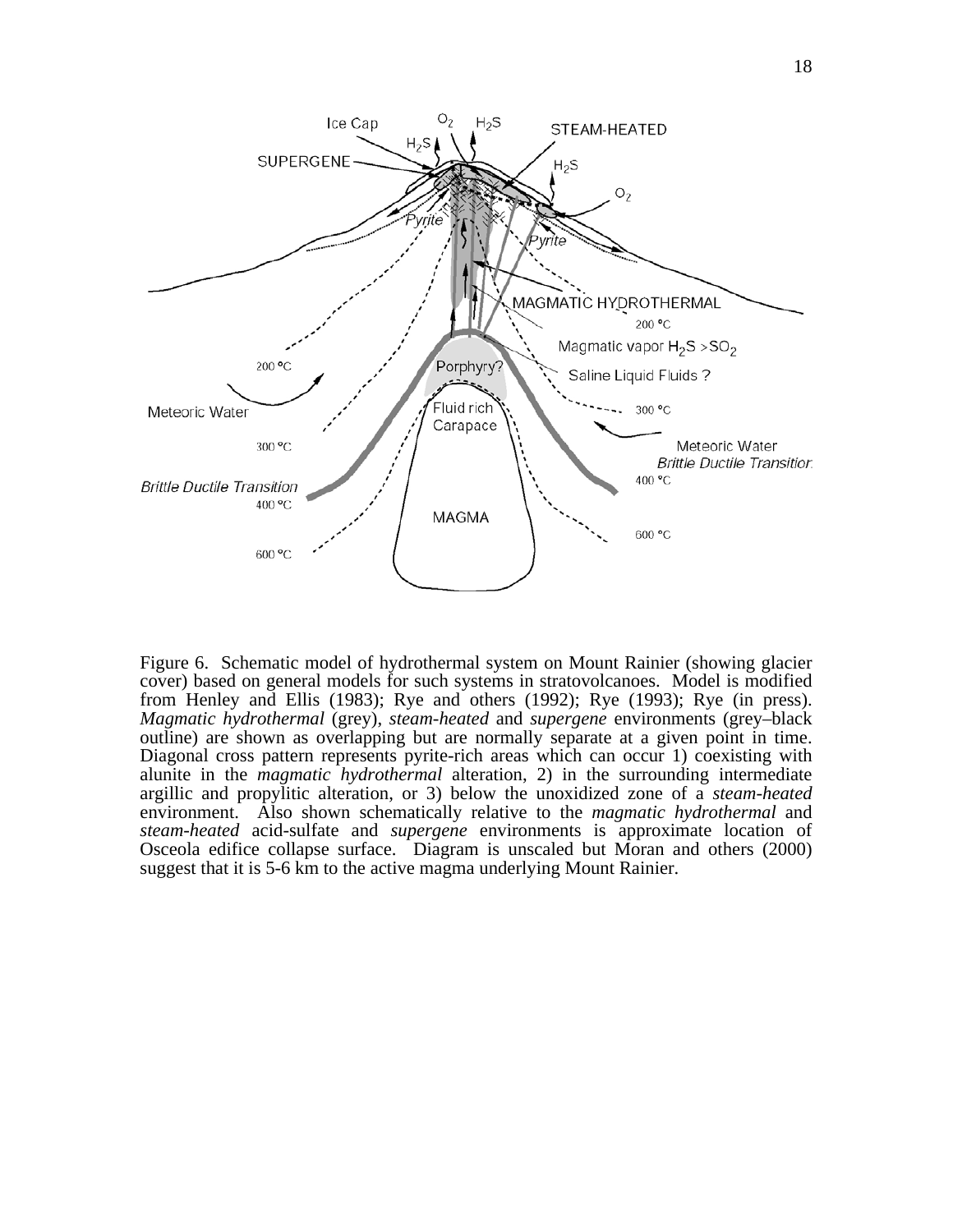of the volcano. The system has a deep water table. This meteoric water "scrubs" (Symonds and others  $2001$ ) volcanic gases such as  $SO<sub>2</sub>$ , HF, and HCl and also serves as a source of H2S to overlying vadose or shallow vapor dominated zones as proposed by Ingebritsen and Sorey (1988). Gases in active fumaroles in summit cones contain spikes of  $CO_2$  up to 10,000 ppm and traces of  $H_2S$  but no  $SO_2$  (Zimbelman and others, 2000). These fumaroles have been more active in the past, possibly with higher  $SO_2$  contents, as indicated by the occurrence of alunite-type minerals, such as miamiite, on the surface near the dormant vents (Zimbelman and others, 2000).

The positive correlation between  $\delta^{34}S$  and  $\delta^{18}O$  values for all sulfate minerals including soluble sulfates in the Osceola deposits (Figure 4) is similar to relationships observed for sulfate minerals in many hydrothermal ore deposits (Seal and others, 2000). A similar correlation is observed for all sulfate minerals at all Cascade volcanoes studied to date (Zimbelman and others, in press). At a fundamental level the correlation reflects the mixing of isotopically heavy sulfate derived from magmatic fluids with isotopically light sulfate derived from the shallow oxidation of  $H<sub>2</sub>S$  or pyrite (Rye and others, 1992; Seal and others, 2000; Rye in press). However, as shown in Figure 4 the possibility of sulfur isotope exchange between aqueous sulfate and H2S prior to precipitation of sulfate minerals may complicate detailed interpretation of the isotope data.

## *Magmatic hydrothermal environment*

The mineralogic and stable isotope data on summit and flank alunites require that a *magmatic hydrothermal* environment has been active at Mount Rainier. The alunite in an outcrop of altered rock at Steamboat Prow exposed in an old erosion surface has sulfur, oxygen and hydrogen isotope signatures (Figures 3 and 4) characteristic of the *magmatic hydrothermal* environment (Rye and others, 1992). The alteration is at least 200 ka years old (Sisson and Lanphere, 1999). Pyrite was not recovered at Steamboat Prow. Pyrite in the Osceola has an average  $\delta^{34}S$  value of about 1 ‰. The sulfur isotope fractionation (17 ‰) between alunite and pyrite gives a calculated (Ohmoto and Lasaga, 1982) equilibrium temperature of 360 °C, typical of *magmatic hydrothermal* alteration (Rye and others, 1992). Alunite from near the present summit at Sunset Amphitheater has intermediate  $\delta^{34}S$  and  $\delta^{18}O$  values similar to those observed in other Cascade volcanoes (Zimbelman and others, in press). Isotope equilibrium involving aqueous sulfur species in hydrothermal fluids is kinetically inhibited at low temperatures, even in low pH fluids (Ohmoto and Lasaga, 1982). These intermediate isotope values are consistent with aqueous sulfate that formed during the disproportionation of magmatic  $SO<sub>2</sub>$  that was scrubbed out (Symonds and others, 2001) by low temperature meteoric water. This scrubbing appears to be going on today as the fumaroles on the present summit contain no  $SO<sub>2</sub>$  and only traces of  $H<sub>2</sub>S$  (Zimbelman and others, 2000).

The fact that the alunite at the Sunset Amphitheater has a *magmatic hydrothermal*  origin is supported by the presence of: (1) zunyite, a phosphate alunite analog, and florencite, a fluorine-rich alunite analog, (2) micron-scale, compositionally zoned alunites with highly variable K, Na and P contents, and (3) veins of anhydrite/gypsum containing barite crystals. Barite and anhydrite readily precipitate by mixing (Holland and Malinin, 1979), and it is likely that they precipitated as saline fluids mixed with meteoric water containing sulfate from the shallow oxidation of H2S or pyrite. Hydrothermal pyrite was detected in only a few samples from the summit scraps (Zimbelman, 1996), because it quickly oxidizes to aqueous sulfate believed to form jarosite that is abundant along fractures. Pyrite detected in clasts from the Osceola Mudflow presumably came from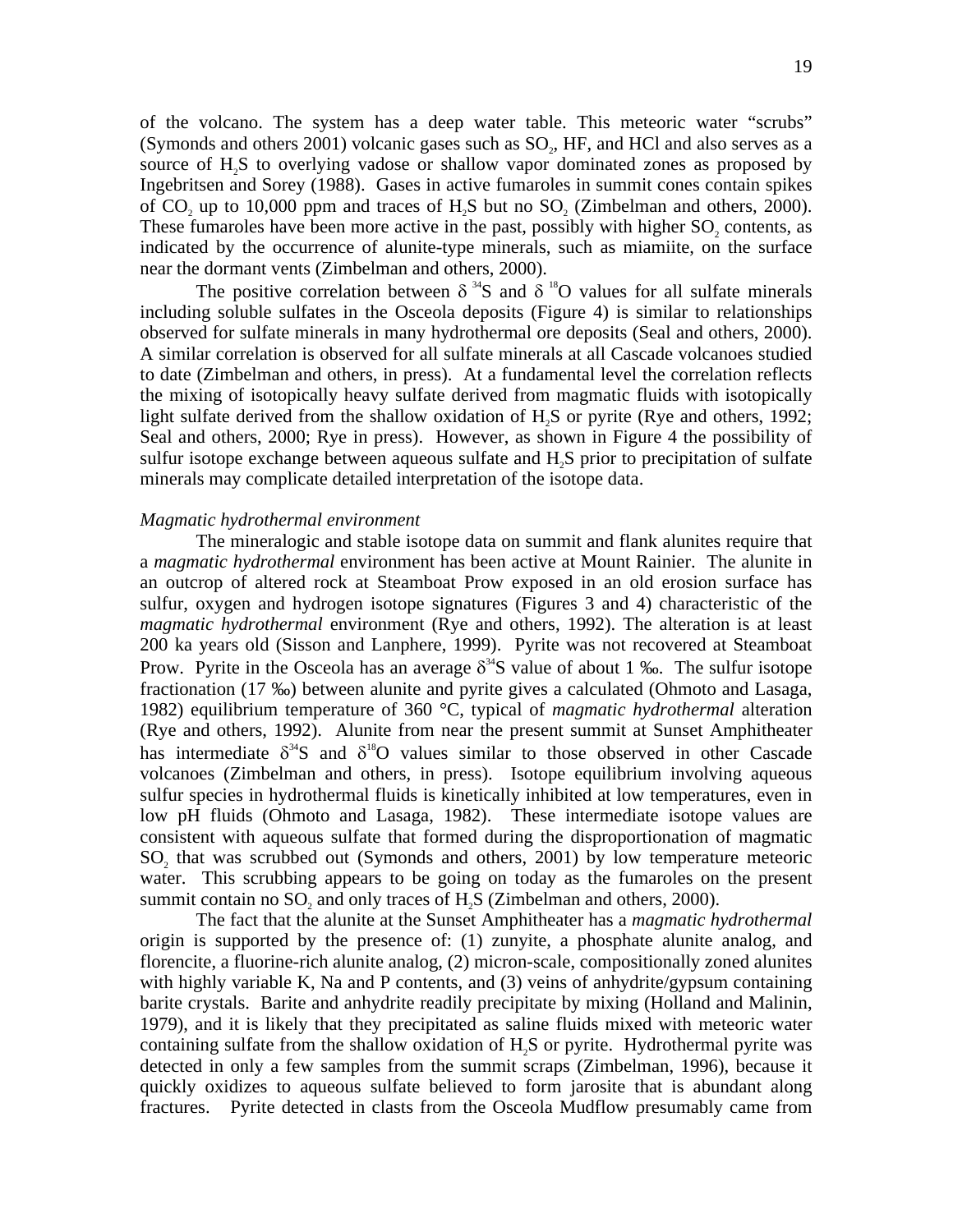deeper within the mountain, beyond zones of extensive oxidation. This pyrite is likely the intermediate argillic or propylitic fringe of a *magmatic hydrothermal* environment.

## *Steam-heated environment*

Jarosite + smectite is a characteristic of the matrix of the Osceola Mudflow deposits. Presumably, this assemblage was derived from original pyrite  $+$  smectite hydrothermal alteration. Acid-sulfate alteration in a classical *steam-heated* environment results from the oxidation of H2S derived from the magma or deeper boiling fluids and typically results in formation of alunite + kaolinite (Rye and others, 1992). To what extent the pyrite + smectite alteration should be considered part of the low temperature intermediate argillic or propylitic fringe of a *magmatic hydrothermal* environment or the unoxidized part of a *steam-heated* environment is not clear.

Jarosite in the Osceola Mudflow has  $\delta^{34}$ S values different from pyrite in clasts and from pyrite currently exposed on a summit scarp (Sunset Amphitheater) . Therefore, jarosite in the Osceola did not form from the simple *in situ* oxidation of pyrite in the clasts or from pyrite near the current summit. The large range of  $\delta^{34}$ S values could reflect variations in the  $\delta^{34}$ S of magmatic H<sub>2</sub>S over time (Taylor, 1986) or, more likely, exchange of aqueous sulfate that formed from the oxidation of pyrite with volcanic H2S before the precipitation of jarosite. Such exchange between aqueous sulfate and H2S has been interpreted to be relatively common in studies of the *steam-heated* environment (Ebert and Rye, 1997).

#### *Supergene environment*

Disseminated soluble iron and aluminum sulfates in the Osceola are attributed to the oxidation of pyrite. This interpretation is supported by the fact that the  $\delta^{34}S$  values of the soluble sulfates are similar to those of the pyrite preserved in clasts (Figure. 4, Table 1)*.* The soluble Fe and Al hydroxysulfates that are observed in both the Osceola deposits and on summit scarps typically form in very low pH environments, which could include alteration zones resulting from surficial oxidation of pyrite. These sulfates are typically observed in acid-mine waters where they go through many cycles of solution and redeposition (Bigham and Nordstrom, 2000). An active stratovolcano offers a unique environment where both supergene oxidation of pyrite and oxidation of H<sub>2</sub>S could simultaneously occur at a given place.

Jarosite + smectite alteration is recognized on the flanks of the volcano at Glacier Basin below St Elmo's Pass. This occurrence is a circular -shaped alteration zone that includes both the block and ash units and a dike along the EWSZ. It probably represents the trace of a hydrothermal plume. The ochre colored zone is easily visible from Glacier Basin campground. The well-defined columnar jointing in the dike indicates that the dike was probably intruded underneath a glacier and that the hydrothermal plume that produced the circular alteration was close (probably within 50 meters, T.W. Sisson, personal communication, 2000) of the rock paleosurface. Within a zone of smectite alteration, the dike contains fine-grained pyrite. SEM examination and isotope analyses indicate that jarosite in the area is supergene and formed from aqueous sulfate derived from the oxidation of pyrite.

#### *Hydrothermal alteration and edifice failure*

As shown in Figure 6, *magmatic hydrothermal*, *steam-heated* and *supergene* acidsulfate environments were developed on Mount Rainier prior to Osceola edifice collapse.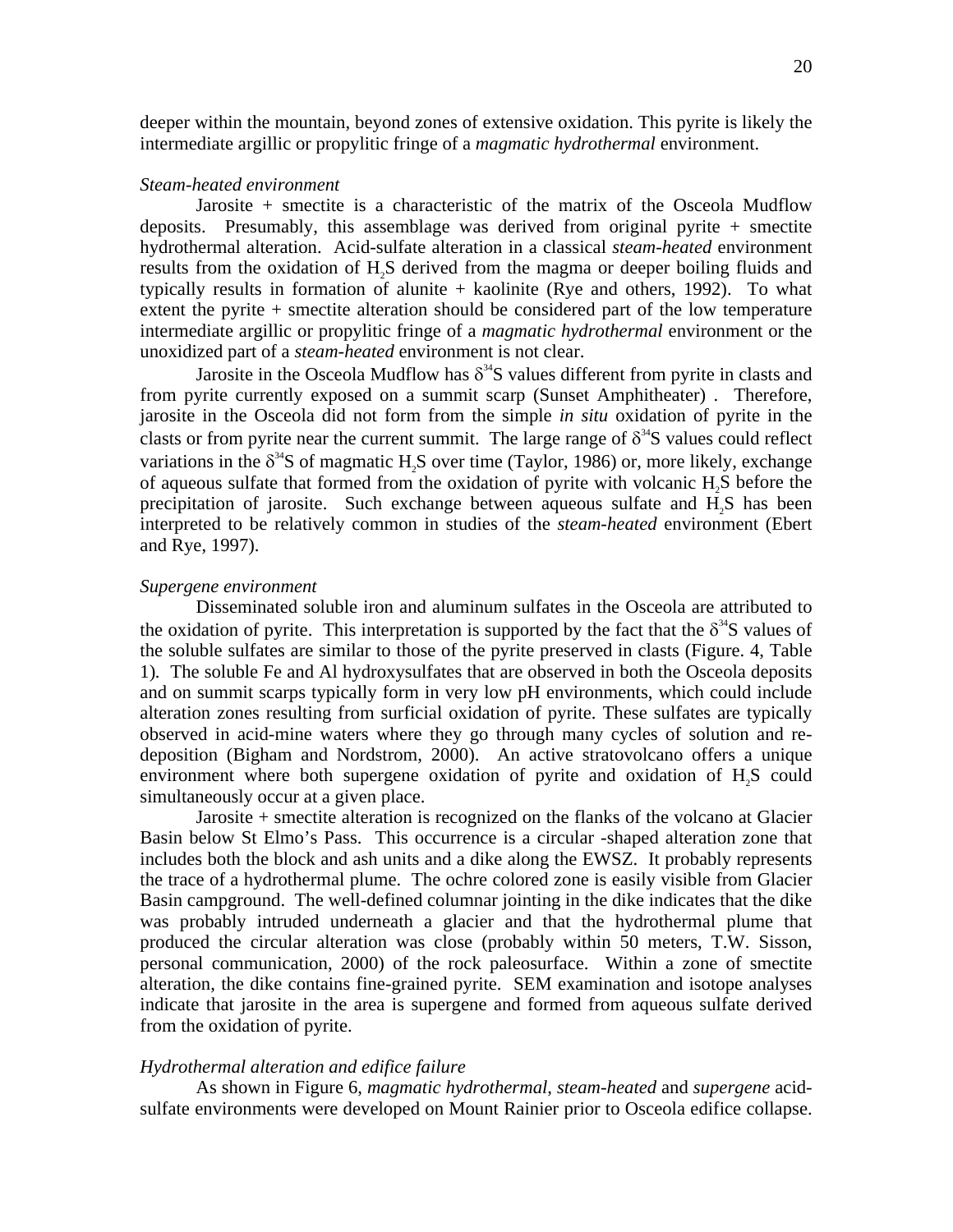The deep-seated *magmatic hydrothermal* environment can be sampled only because of exposure by deep erosion at Steamboat Prow and edifice collapse at Sunset Amphitheater. The extent to which the *magmatic hydrothermal* environment is developing at depth on the volcano today is unknown.

Judging from the presence of pyrite and soluble hydroxysulfates observed in samples from summit scarps (Zimbelman, 1996), the supergene oxidation of pyrite and attendant jarosite precipitation in rocks containing smectite is occurring near the summit. The soluble sulfates may also form as sublimates around fumaroles and from the evaporation of acid waters. These sulfates should be quickly flushed from the rocks when they are exposed to dilute surface waters. Their presence in old altered rocks may imply the presence of ongoing pyrite oxidation. Recent acid-sulfate alteration is observed in the rocks in snow caves and on flank fumaroles (Zimbelman and others, 2000). Judging from mineral assemblages around dormant fumaroles, fluid flow appears to have been more vigorous in the past (probably immediately after the formation of the summit cones) than at present.

The spatial and isotopic relationships suggest that during edifice collapse the rock broke up along fractures containing supergene jarosite, such as observed today on summit scarps. The preservation of a unique range of  $\delta^{34}$ S values for jarosite in the individual Osceola deposits (Figure 5) indicates that a crude edifice stratigraphy may be preserved in the proximal deposits, perhaps similar to that preserved in the proximal deposits of the 1980 eruption of Mount St. Helens (Glicken and others, 1980; Glicken, 1996).

Jarosite, regardless of origin, forms above the water table (Stoffregen, 1993; Rye and Alpers, 1997) whereas alunite forms at or below the water table (Rye and others, 1992). Alteration was localized along the EWSZ flank fractures and probably in the permeable core of the pre-Osceola portion of the edifice. Within the large wedge of rock defined by these fractures basal zones of volcanic rock are variously altered to smectite. Areas at Mount Rainier which contain large volumes of such altered rock have been the source to many post-Osceola collapse events, especially from the amphitheater directly west of Liberty Cap, but not the north, Willis Wall, side where altered rock is generally lacking. The area containing such alteration was largely removed during the Osceola collapse on the eastside of the volcano (Finn and others, 2001). However, a smaller area containing similar jarosite  $+$  smectite bearing rocks remains on the west-side of the volcano (Finn and others, 2001). As recently modeled by Reid and others (2001), this area represents the most likely source of future edifice failure.

# **Conclusions**

Geologic, mineralogic and stable isotope data of Osceola Mudflow deposits, summit scarp and flank outcrops on Mount Rainier can constrain the processes leading to the alteration on the edifice of Mount Rainier prior to collapse 5600 years ago. Probably the most important feature in the development of the conditions that led to the Osceola edifice collapse and subsequent Osceola Mudflow on Mount Rainier was the EWSZ fracture system, which bisects the volcano through its summit. This fracture system has apparently existed for most of the volcano's history, ca. >500 ka, and has served as a conduit for magmas whose eruption built the volcanic edifice during two major periods (Sisson and Lanphere, 1999). It has also served as the plumbing system for meteoric water that was recharged at the summit from glacial melt and discharged at various levels along the flank of the volcano (Frank, 1995). Just as it does today, the fracture system on Mount Rainier focused acid gases from degassing magmas. The meteoric water fluids in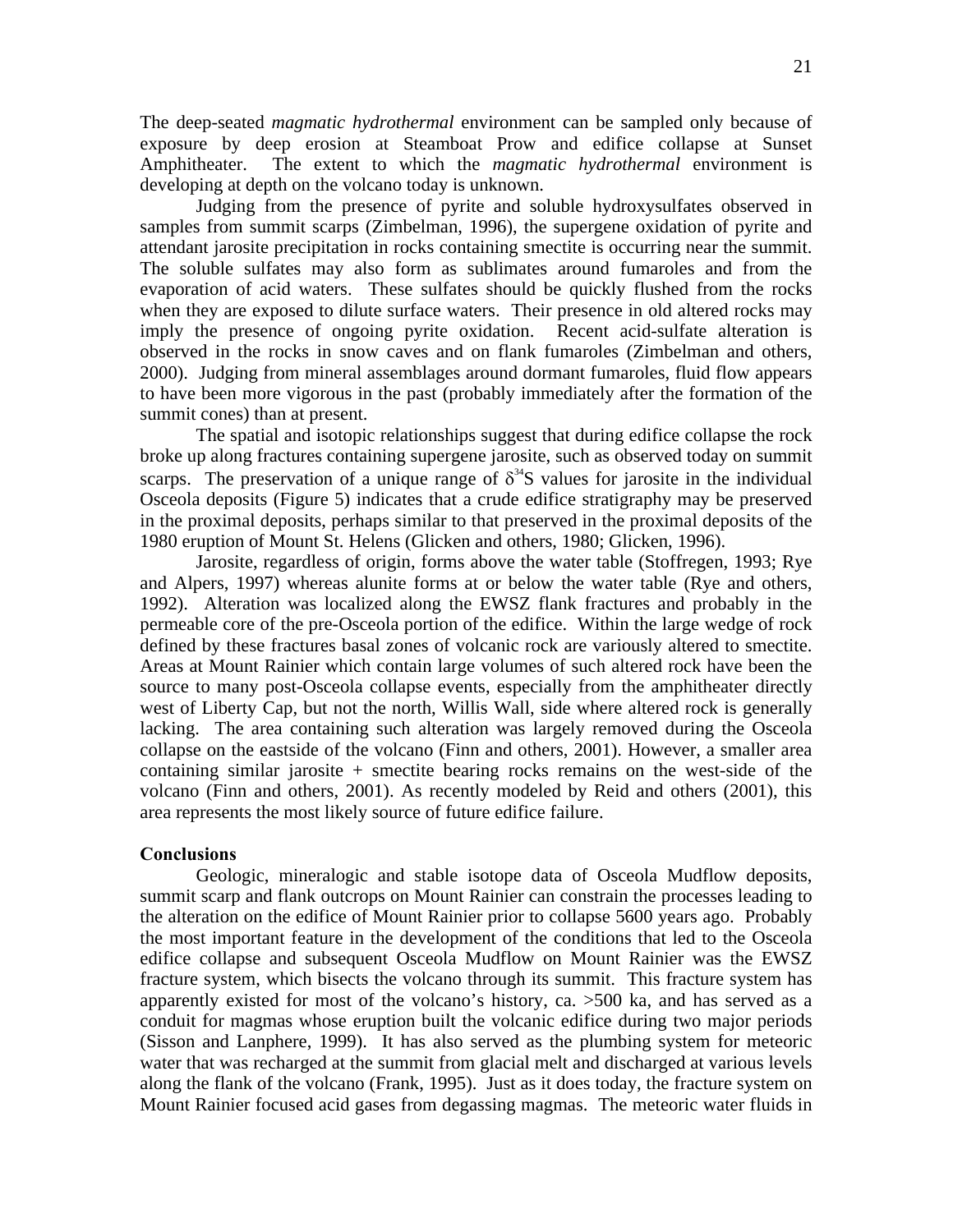this fracture system served as a sink for acid volcanic gases such as  $H_2S$ ,  $SO_2$ , HF and HCl at deeper levels and, after modification of gas chemistry, a source of H2S to shallow levels. The introduction of magmatic gases into this system led to the development of a *magmatic hydrothermal* environment that involved the disporportionation of SO<sub>2</sub> to produce acid-sulfate alteration at depth. Reaction of H<sub>2</sub>S with reduced iron in the andesite at shallow levels led to the formation of pyrite. The extent of oxidation of  $H_2S$ and the formation of a *steam-heated* environment at shallow levels is not clear.

Judging from the amount of pyrite+ smectite alteration in small clasts in the Osceola Mudflow deposits and jarosite + smectite alteration and soluble Fe and Al hydroxysulfates in summit scarps, the sulfidation of andesite related to hydrothermal processes appears to have been substantial. In the hydrothermal environment of an active stratovolcano, where wet and dry periods will be common (Symonds, 2001), this pyrite is susceptible to supergene oxidation with attendant acid-sulfate alteration.

Volcanic degassing led to formation of extensive hydrothermal pyrite and extensive alteration of rocks in the volcano's upper edifice and along EWSZ fractures. These structural zones may have been strengthened by the intrusion of dikes, many of which are relatively unaltered. However, altered rocks adjacent to these structures may have provided structurally weakened zones that localized collapse of triangular wedges of relatively stronger rock with possible local basal altered zones. The ages and relative role of *magmatic hydrothermal*, *steam-heated*, and *supergene* acid-sulfate alteration in edifice collapse needs to be assessed from further studies of debris flows from Mount Rainier.

# **Acknowledgements**

Portions of this study were the basis of a Ph.D. dissertation at the University of Colorado while David Zimbelman was employed or contracted by the US Geological Survey. This work was supported by the USGS Mineral Resources Program and the National Park Service. Additional work was supported by the Minerals Resources Program. We wish to thank Carol Gent and Cyndi Kester for help with the stable isotope analyses.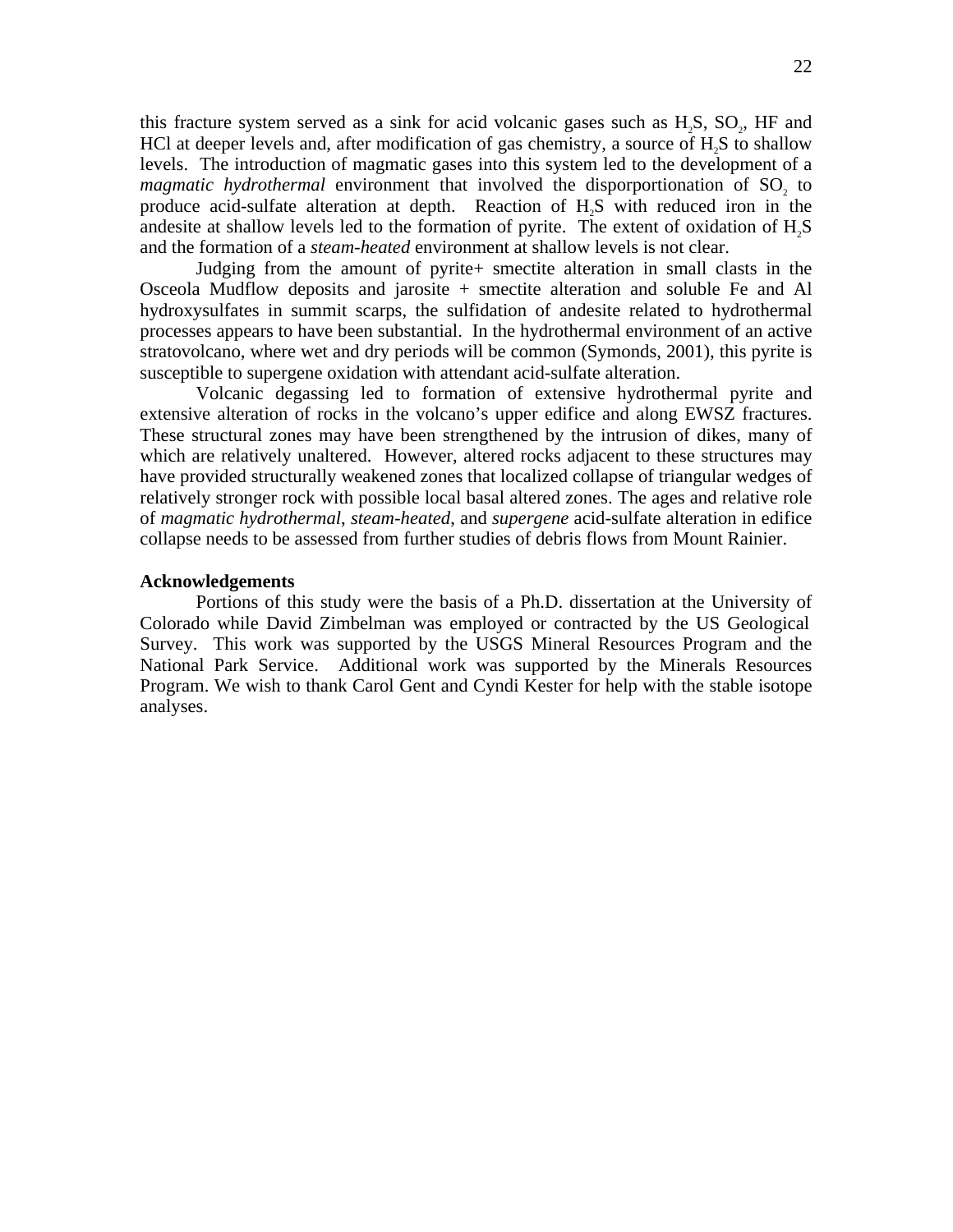# **References**

- Bigham, J.M., and Nordstrom, D. K., 2000, Iron and aluminum hydroxysulfates from acid sulfate waters: *in* C.N. Alpers, C.N., J.L. Jambor, J.K., Nordstrom, D.K., eds., Sulfate Minerals- Crystallography, Geochemistry, and Environmental Significance: Reviews in Mineralogy and Geochemistry, v. 40, p. 351-403.
- Bruce, V.L., 1998, Geochemistry of hydrothermal alteration along a radial transect from the summit of Mount Rainier, Washington: Riverside University California, MS. Thesis, 120 p.
- Coombs, H.A., 1936, The geology of Mount Rainier National Park: University of Washington Publications in Geology, v. 3, p. 131-212.
- Craig, Harmon, 1961, Isotopic variation of meteoric water. Science, v. 133, p. 1702-1703.
- Crandell, D.R., and Mullineaux, D.R., 1967, Volcanic hazards at Mount Rainier, Washington: U.S. Geological Survey Bulletin 1238, 26 p.
- Crandell, D.R., and Waldron, H.H., 1956, A recent volcanic mudflow of exceptional dimensions from Mt. Rainier, Washington: American Journal of Science, v. 254, p. 349-362.
- Crandell, D.R., 1963, Paradise debris flow at Mount Rainier, Washington: U.S. Geological Survey Professional Paper 388A, 84 p.
- Crandell, D.R., 1969, Surfical geology of Mount Rainier National Park, Washington: U.S. Geological Survey Bulletin 1288, 41 p.
- Crandell, D.R., 1971, Postglacial lahars from Mount Rainier Volcano, Washington: U.S. Geological Survey Professional Paper 677, 75 p.
- Crandell, D.R., 1973, Map showing potential hazards from future eruptions of Mount Rainier, Washington: U.S. Geological Survey Miscellaneous Geologic Investigations Map I-836, scale 1:250,000.
- Crandell, D.R., 1976, The geologic story of Mount Rainier: U.S. Geological Survey Bulletin 1292, 46 p.
- Crawford, M.L., 1981, Phase equilibria in aqueous fluid inclusions, *in* Hollister, L.S. and Crawford, M.L., Fluid inclusions, applications to petrology: Mineralogical Association of Canada, Short Course Handbook, v. 6, p 75-100.
- Cunningham, C.G., Rye, R.O., Steven, T.A., and Mehnert, H.H., 1984, Origins and exploration significance of replacement and vein-type alunite deposits in the Marysvale volcanic field, west central Utah: Economic Geology, v. 79, 50-71.
- Cunningham , C.G., Rye, R.O., Rockwell, B.W., Kunk, M.J., Councell, T.B., Origin and natural destruction of a hydrothermal replacement alunite deposit at Big Rock Candy Mountain, Utah: mineralogy, spectroscopic remote sensing, stable isotope and argon age evidences : Chemical Geology (in press).
- Dragovich, J.D., Pringle, P.T., and Walsh, T.J., 1994, Extent and geometry of the mid-Holocene Osceola Mudflow in the Puget lowland-Implications for Holocene sedimentation and paleogeography: Washington Geology, v. 22, n. 3, p. 3-26.
- Ebert, S.W., and Rye, R.O., 1997, Secondary precious metal enrichment by steam-heated fluids in the Crofoot-Lewis hot spring gold –silver deposit and relation to paleoclimate: Economic Geology, v. 92, p. 578-600.
- Finn, C.A., Sisson, T.W., and Deszce-Pan, M. 2001, Aerogeophysical measurements of collapse-prone hydrothermally altered zones at Mount Rainier volcano: Nature, v. 409, p. 600-603.
- Fiske R.S., Hopson, C.A., and Waters, A.C., 1963, Geology of Mount Rainier National Park, Washington: U.S. Geology Survey Professional Paper 444, 93 p.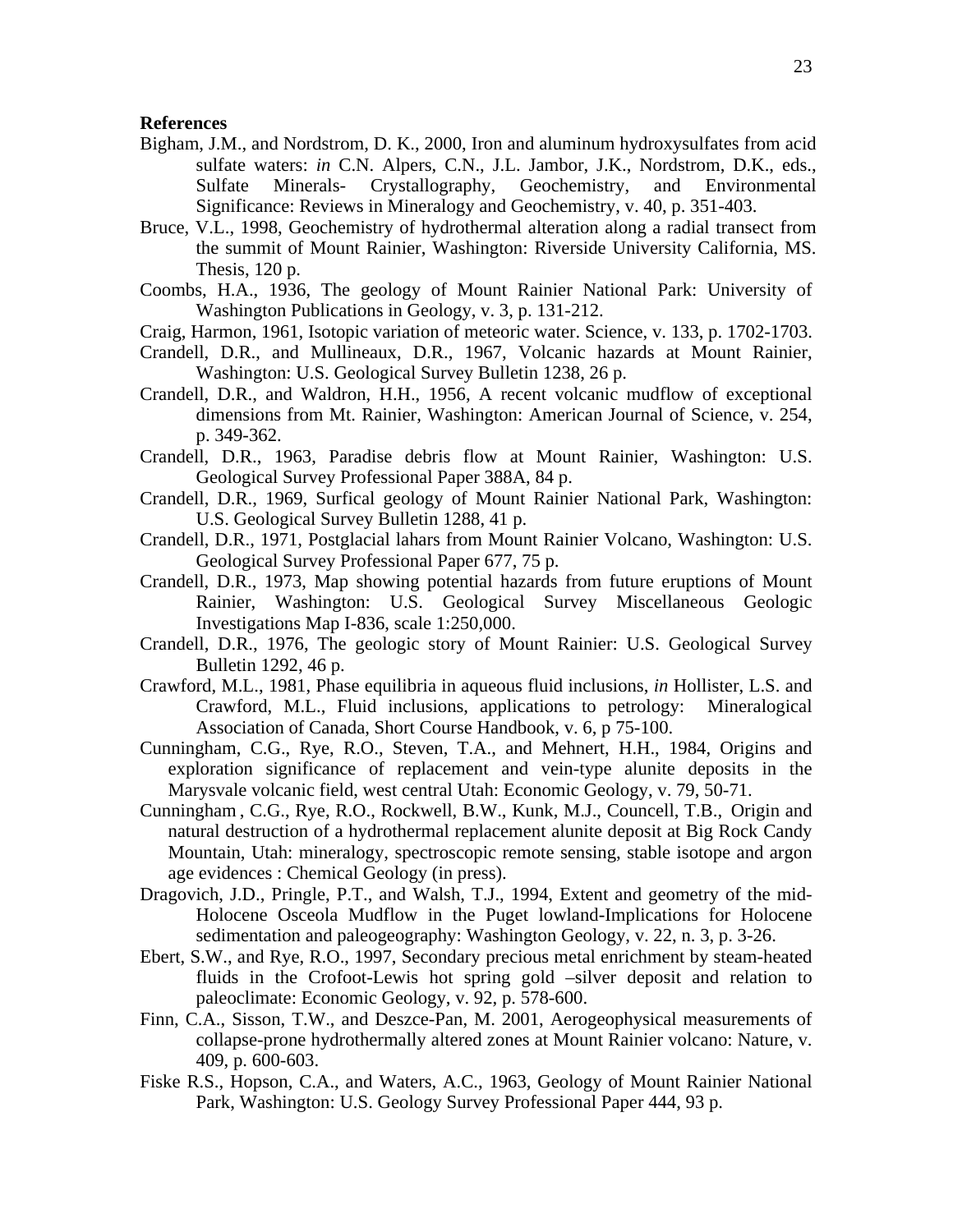- Fournier, R.O., 1999, Hydrothermal processes related to movement of fluid from plastic into brittle rock in the magmatic-hydrothermal environment: Economic Geology 94, 1193-1212.
- Frank, D.G., 1995, Surficial extent and conceptual model of hydrothermal system at Mount Rainier, Washington: Journal of Volcanology and Geothermal Research, v. 65, p. 51-80.
- Franz, W.J., and Voight, B. 1995, Shear strength of granular debris from the Osceola Mudflow, Mount Rainier volcano, Washington: Transactions, American Geophysical Union, v. 76, n. 46, p. 651.
- Giggenbach, W.F., 1997, The origin and evolution of fluids in magmatic –hydrothermal systems. *in* Barnes, H.L., ed, Geochemistry of Hydrothermal Ore deposits, Third Edition, New York, John Wiley and Sons, p. 737-796.
- Gilg, H.A., Sheppard S.M.F., 1996. Hydrogen isotopic fractionation between kaolinite and water revisited: Geochimica et Cosmochimica Acta, v. 60,p. 529-533.
- Glicken, H.X., Janda, R.J., and Voight, Barry, 1980, Catastrophic landslide/debris avalanche of May 18, 1980, Mount St. Helens volcano; Eos, Transactions, American. Geophysical. Union, v. 61, n. 46, p. 1135.
- Glicken, H.X., 1996, Rockslide-debris avalanche of May 18, 1980, Mount St. Helens Volcano, Washington, U.S. Geological Survey Open File Report. 96-0677.
- Heald, E. F., Naughton, J.J., and Barnes, I L., Jr., 1963, The chemistry of volcanic gases; Pt. 2, Use of equilibrium calculations in the interpretation of volcanic gas samples: Journal of Geophysical Research, v. 68, p. 545-557.
- Hedenquist, J.W. Lowenstern, J.B., 1994, The role of magmas in the formation of hydrothermal ore deposits: Nature, v. 370, p. 519-527.
- Henley, R.W., and Ellis, A.J., 1983, Geothermal systems ancient and modern: A geochemical review: Earth Science Reviews, v. 19, p. 1-50.
- Hoblitt, R.P., Walder, J.S., Driedger, C.L., Scott, K.M., Pringle, P.T., and Vallance, J.W., 1998, Volcano hazards from Mount Rainier, Washington, Revised 1998: U.S. Geological Survey Open-File Report 98-428, 11 p.
- Holland, H.D. and Malinin, S.D., 1979, The solubility and occurrences of non-ore minerals, *in* Barnes, H.L., ed. Geochemistry of Hydrothermal Ore Deposits, Second Edition, New York John Wiley & Sons, p. 461-508.
- Ingebritsen, S.E., and Sorey, M.L., 1988, Vapor –Dominated zones within hydrothermal systems evolution and natural state: Journal Geophysical Research v. 93, p. 13635-13655.
- Lopez, D.L., and Williams, S.N., 1993, Catastrophic volcanic collapse: Relation to hydrothermal processes: Science, v. 260, p. 1794-1796.
- Moran, S.C., Zimbelman, D.R., Malone, S.D., 2000, A model for the magmatichydrothermal system at Mount Rainier, Washington, from seismic and geochemical observations: Bulletin of Volcanology, v. 61, p. 425-436.
- National Research Council, 1994, Mount Rainier, active Cascade volcano-research strategies for mitigating risk from a high, show-clad volcano in a populous region: National Academy Press, 114 p.
- O'Neil, J.R., and Karaka, Y.K., 1976, Hydrogen isotope exchange between clay minerals and water: Geochimica et Cosmochimica Acta, v. 40, p. 241-246.
- Ohmoto, Hiroshi, and Lasaga, A.C., 1982, Kinetics of reactions between aqueous sulfate and sulfides in hydrothermal systems: Geochimica et Cosmochimica Acta, v. 46, p. 1727-1746.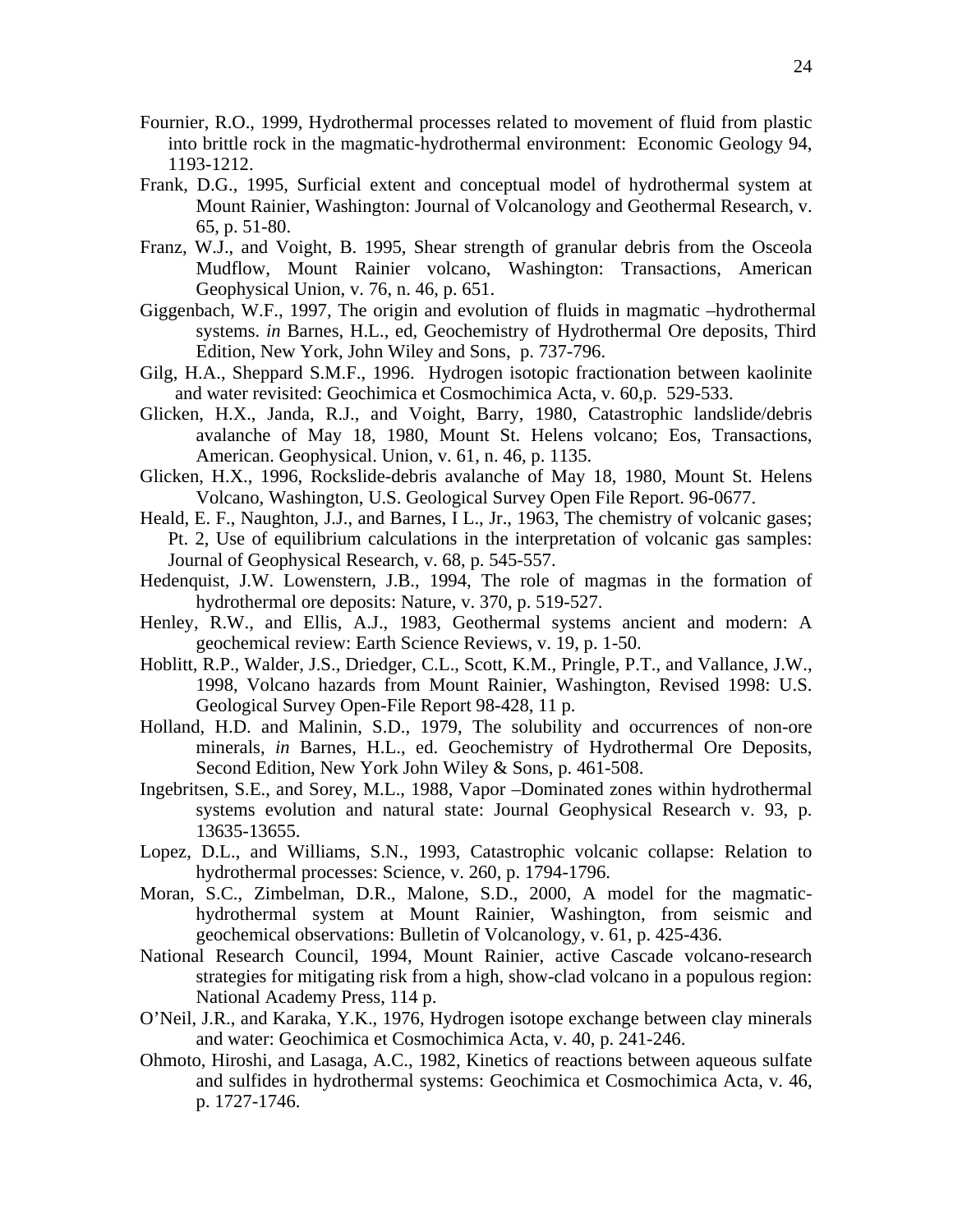- Pringle, P.T., 1994, Volcanic hazards in Washington; a growth management perspective: Washington Geology, v. 22, p. 25-33.
- Reid, M.E., Sisson, T.W., and Brien, D.L., 2001, Volcano collapse promoted by hydrothermal alteration and edifice shape, Mount Rainier, Washington: Geology, v. 29, p. 779-782.
- Russell, I.C., 1898, Glaciers of Mount Rainier: U.S. Geological Survey Annual Report 18, p. 349-415.
- Rye, R.O, Bethke, P.M., and Wasserman, M.D., 1992, The stable isotope geochemistry of acid sulfate alteration: Economic Geology, v. 87, 225-262.
- Rye, R.O., and Stoffregen, R.E., 1995, Jaorsite-water oxygen and hydrogen isotope fractionations: Preliminary experimental data: Economic Geology, v. 90, p. 2336 2342.
- Rye, R.O., and Alpers, C.N., 1997, The stable isotope geochemistry of jarosite: U.S. Geological Survey Open-File Report 97-88, 28 p.
- Rye, R.O., 1993, The evolution of magmatic fluids in the epithermal environment. The stable isotope perspective: Economic Geology, v. 88, p. 733-753.
- Rye, R.O., 2003, A review of the stable isotope geochemistry of sulfate minerals in volcanic and related hydrothermal environments: Chemical Geology (in press)
- Savin, S.M., and Epstein, Samuel, 1970, The oxygen and hydrogen isotope geochemistry of clay minerals: Geochimica et Cosmochimica Acta, v. 34, p. 24-42.
- Scott, K.M., Vallance, J.W., and Pringle, P.T., 1995, Sedimentology, behavior, and hazards of debris flows at Mount Rainier, Washington: U.S. Geological Survey Professional Paper 1547, 56 p.
- Seal, R.R., II, Alpers, C.N., and Rye, R.O., 2000, Stable isotope systematics of sulfate minerals, *in* Alpers, C.N., Jambor, J.L., Nordstrom, D.K., eds. Sulfate Minerals-Crystallography, Geochemistry, and Environmental Significance. Reviews in Mineralogy and Geochemistry, v. 40, p. 541-602.
- Sheppard S.M.F. and Gilg, H.A., 1996, Stable isotope geochemistry of clay minerals: Clay Mineralogy, v. 31, p. 1-24.
- Sheridan, M.F., Bonnard, C.A., Carreno, R., Siebe, C., Strauch, W., Navarro, M., Calero, J.C., Trujilo, N.B., 1999, Report on the 30 October 1998 rock fall/ avalanche and breakout flow of Casita Volcano, Nicaragua, triggered by Hurricane Mitch: Landslide News, v. 12, p. 2-4.
- Sisson, T.W., and Lanphere, M.A., 1999, The geologic history of Mount Rainier volcano, Washington. Northwest Scientific Association, 1999 Annual. Meeting and Mount Rainier National Park 100<sup>th</sup> anniversary geology symposium, Tacoma, WA, p. 50.
- Sisson, T.W; Vallance, J.W; Pringle, P.T., 2001, Progress made in understanding Mount Rainier's hazards: Eos, Transactions, American Geophysical Union, v. 82, n. 9, p.113, 118-120.
- Stoffregen, R.E., 1993, Stability relations of jarosite and natrojarosite at 100-250°C. Geochemica et Cosmochimica Acta, v. 57, p. 2417-2429.
- Stoffregen, R.E., Rye, R.O., and Wasserman, M.D., 1994, Experimental studies of alunite: I.  ${}^{18}O^{-16}O$  and D-H fractionation factors between alunite and water at 250-450°C: Geochemica et Cosmochemica Acta, v. 58, p. 903-916.
- Symonds, R.B., Gerlach, T.M., and Reed, M.H., 2001, Magmatic gas scrubbing; implications for volcano monitoring, *in* Allard, Patrick, Shinohara, Hiroshi, Wallace, P.J., eds., Magma degassing through volcanoes; a tribute to Werner F. Giggenbach: Journal of Volcanology and Geothermal research, v. 108, p. 3003